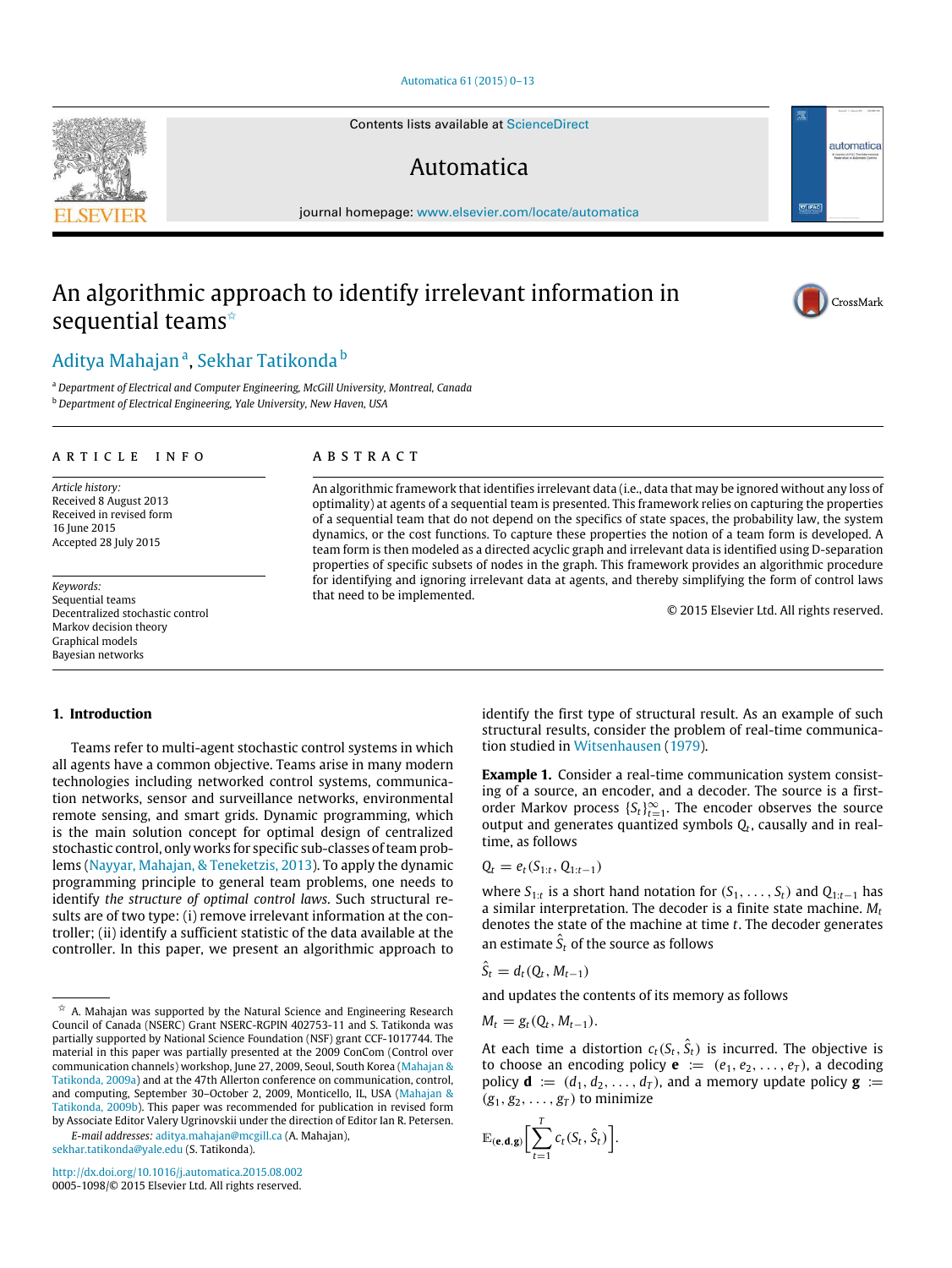The following two structural results hold for [Example 1.](#page-0-3)

(1) For any decoding and memory update strategies (**d**, **g**), there is no loss of optimality in restricting attention to an encoding strategy of the form

$$
Q_t = e_t(S_t, M_{t-1}).
$$

(2) When  $M_{t-1} = Q_{1:t-1}$ , there is no loss of optimality in restricting attention to encoding and decoding strategies of the form

$$
Q_t = e_t(S_t, \Pi_t)
$$
 and  $\hat{S}_t = d_t(Q_t, \Pi_t)$ 

where  $\Pi_t(s) = \mathbb{P}(S_t = s \mid Q_{1:t-1})$ .

The first structural result shows that *S*1:*t*−<sup>1</sup> and *Q*1:*t*−<sup>1</sup> are *irrelevant* at the encoder. The second structural result shows that  $\Pi_t$  is a sufficient statistic for *Q*1:*t*−1. The first structural result was proved in [Witsenhausen](#page-13-2) [\(1979\)](#page-13-2) and the second in [Walrand](#page-13-3) [and Varaiya](#page-13-3) [\(1983\)](#page-13-3). Based on the second structural result, a dynamic programming decomposition was presented in [Walrand](#page-13-3) [and Varaiya](#page-13-3) [\(1983\)](#page-13-3).

In this paper, we develop an algorithmic framework to identify irrelevant data at agents in a team. Removing such irrelevant data is usually the first step in deriving a dynamic programming decomposition for teams. For example, in the above example, the derivation of the second structural result (and therefore of the dynamic program) relies on the first structural result.

Structural results that remove irrelevant data are robust to various modeling assumptions: the specifics of the state spaces, the underlying probability measure, and the specifics of the plant dynamics and the cost functions. All that matters is the *form* of the system. We model dynamical systems using directed acyclic graph in such a manner that captures the *form* of a team. Removing irrelevant data is equivalent to removing edges from the corresponding directed acyclic graph. To identify the irrelevant data, we use graphical modeling algorithms to iteratively apply Blackwell's principle of irrelevant information [\(Blackwell, 1964\)](#page-12-3), which we state below for completeness.

<span id="page-1-0"></span>**Theorem 1** (*Blackwell's Principle of Irrelevant Information*)**.** *For any Borel spaces*  $X$ *,*  $Y$ *<i>, and*  $U$ *, let P be a probability measure on*  $X \times Y$  *and*  $c: \mathbb{X} \times \mathbb{U} \rightarrow \mathbb{R}$  *be a bounded Borel-measurable function. Then for any Borel-measurable function g* :  $X \times Y \rightarrow U$ *, there exists another Borel measurable function h* :  $X \rightarrow U$  *such that* 

 $\mathbb{E}[c(x, h(x))] \leq \mathbb{E}[c(x, g(x, y))]$ 

*where the expectation is with respect to P.*

A consequence of [Theorem 1](#page-1-0) is the following. Consider the optimization problem of choosing a control law  $g : X \times Y \to U$ to minimize  $\mathbb{E}[c(x, g(x, y))]$ . Then, there is no loss of optimality in restricting attention to control laws of the form  $h : \mathbb{X} \to \mathbb{U}$ . Equivalently, the observation *y* is irrelevant for optimal control. In this paper, we present algorithms that recursively apply Blackwell's principle at each agents and groups of agents to identify irrelevant data in teams.

#### *1.1. Literature overview*

Team problems were introduced in the economics literature in the 1950s [\(Marschak & Radner, 1972;](#page-12-4) [Radner,](#page-13-4) [1962\)](#page-13-4) and have been extensively analyzed in the control literature since the 1970s [\(Ho,](#page-12-5) [1980;](#page-12-5) [Sandell, Varaiya, Athans, & Safonov, 1978;](#page-13-5) [Witsenhausen,](#page-13-6) [1971\)](#page-13-6). Motivated by applications in networked control systems, there has been tremendous activity in the study of team problems in the last decade. We refer the reader to [Mahajan, Martins,](#page-12-6) [Rotkowitz, and Yüksel](#page-12-6) [\(2012\)](#page-12-6) and references therein for a detailed literature overview.

Broadly speaking, team problems are modeled either in state space using information structures or in input–output formulation using sparsity constraints. We follow the former modeling paradigm in this paper. Such models are analyzed either for the LQG setup (linear dynamics, quadratic cost, and Gaussian disturbances) or general (non-linear) Markovian setup. In this paper, we follow the latter setup and develop an algorithmic procedure to identify and remove irrelevant data at each agent.

We model teams using a directed acyclic graph (DAG) and use algorithms from graphical models to remove edges that correspond to irrelevant data. A DAG is a natural structure to model the causality and partial order relationship between the system variables of a sequential team. Other researchers have also used DAGs [t](#page-13-6)o model sequential teams [\(Gattami,](#page-12-7) [2007;](#page-12-7) [Ho & Chu, 1972;](#page-12-8) [Wit](#page-13-6)[senhausen,](#page-13-6) [1971;](#page-13-6) [Yoshikawa,](#page-13-7) [1978\)](#page-13-7) but, to the best of our knowledge, the idea of using graphical modeling algorithms on the DAG representation to identify and remove redundant information has not been used before.

# *1.2. Contributions*

Our main contribution is to present a graphical model for sequential team. This model captures the information structure of the system and the conditional independence relations between all system variables.

Using this graphical mode, we develop graphical modeling algorithms that identify irrelevant data at each agent. An agent can ignore this data without any loss of optimality. Two such algorithms are presented. The first algorithm sequentially identifies irrelevant data at each agent in the system. Preliminary versions of this algo-rithm were presented in [Mahajan & Tatikonda, 2009a,b.](#page-12-1) The second algorithm sequentially identifies irrelevant data at all possible subsets of agents in the system. These algorithms do not depend on the type of system dynamics or the cost function.

The rest of the paper is organized as follows. In Section [2](#page-1-1) we define team form and team type and formulate the problem of simplification of a team form. In Section [3](#page-3-0) we present background material on graphical models and in Section [4](#page-4-0) we describe how to represent a team form using a DAG (directed acyclic graph). Simplification of a team form may be viewed as removing edges from this DAG. Algorithms that perform this simplification are presented in Section [5](#page-5-0) (for a single agent) and Section [6](#page-6-0) (for a group of agents). Examples illustrating this approach are presented in Section [7](#page-8-0) and we conclude in Section [8.](#page-9-0)

#### *1.3. Notation*

We use the following notation in the paper.

- For a set *A*, |*A*| denotes the cardinality of *A*.
- For two sets *A* and *B*,  $A \times B$  denotes their Cartesian product.
- For two measurable spaces  $(X, \mathcal{F})$  and  $(Y, \mathcal{G})$ ,  $\mathcal{F} \otimes \mathcal{G}$  denotes the product  $\sigma$ -field on  $X \times Y$ .
- For two probability measures  $\mu$  on  $(X, \mathscr{F})$  and  $\nu$  on  $(Y, \mathscr{G})$ ,  $\mu \otimes \nu$  denotes the product probability measure on  $\mathscr{F}\otimes \mathscr{G}$ .
- $X_{1:t}$  is a short hand for the sequence  $(X_1, X_2, \ldots, X_t)$ .
- For a set *N* and a sequence of random variables  $\{X_n\}$ ,  $X_N$  is a short-hand for  $(X_n : n \in N)$ .
- For a set *N* and a sequence of state spaces  $\{X_n\}$ ,  $X_N$  is a shorthand for  $\prod_{n \in N} X_n$ .
- For a set N and a sequence of  $\sigma$ -fields  $\{\mathscr{F}_n\}$ ,  $\mathscr{F}_N$  is a short-hand for  $\bigotimes_{n\in\mathbb{N}}\mathscr{F}_n$ .

# <span id="page-1-1"></span>**2. Modeling sequential team using team form and team type**

A sequential team is a decentralized control system consisting of multiple agents (also called controllers or decision makers),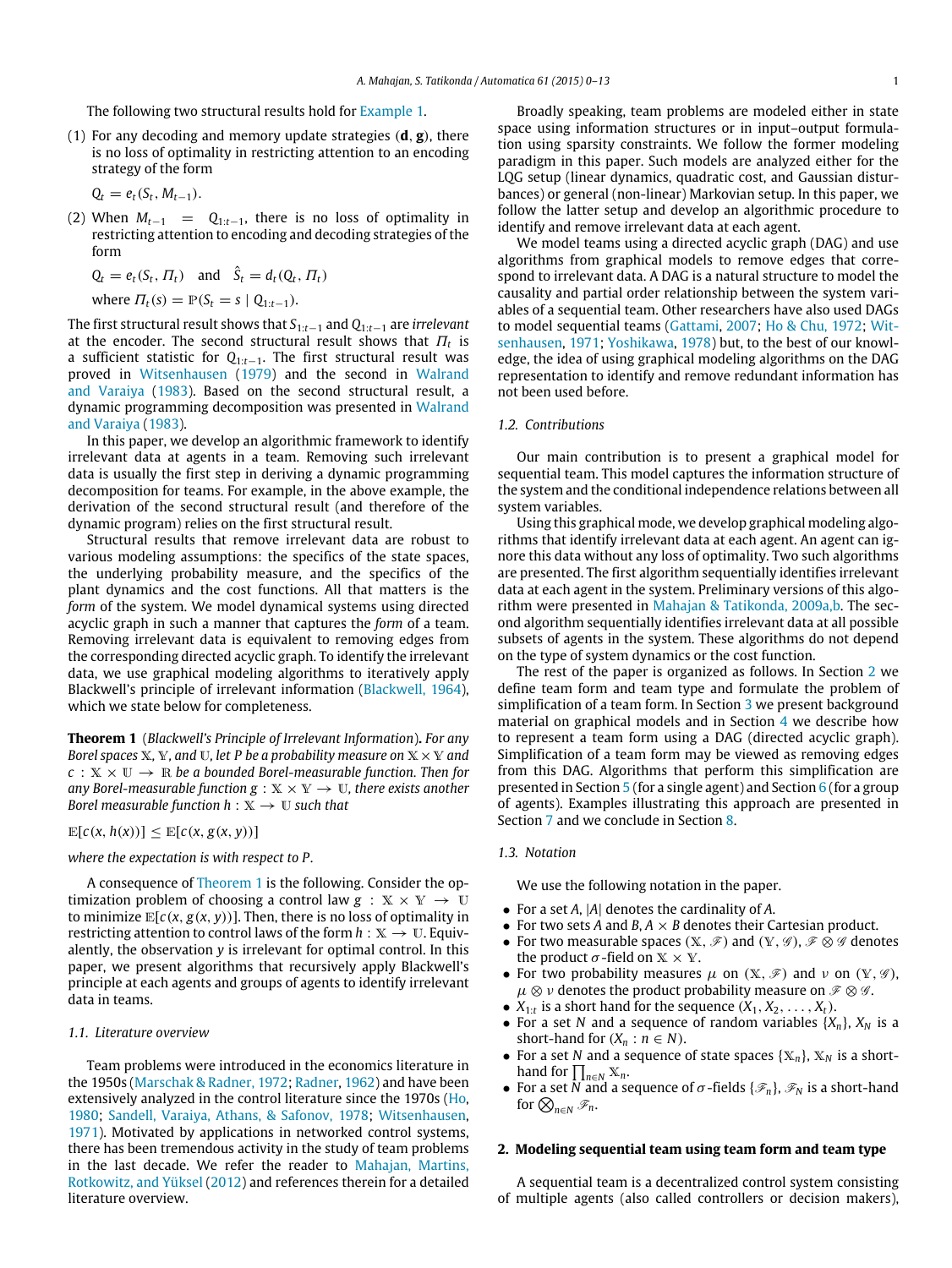indexed by a set *A*. Agent  $\alpha$ ,  $\alpha \in A$ , chooses a *control action*  $U_{\alpha}$ . Nature chooses |*B*| *primitive random variables*  $\{W_\beta : \beta \in B\}$ . These variables are chosen independently according to a product probability measure *Q*. The *system variables*  $\{S_m : m \in M\}$  are generated when the system evolves with time. All these variables are collectively indexed by *N* = *A*∪*B*∪*M* and denoted by a generic term  $X_n$ . Variable  $X_n$ ,  $n \in N$ , takes values in a measurable space  $(X_n, \mathscr{F}_n)$ .

Agent  $\alpha$ ,  $\alpha \in A$ , observes some data  $\{X_n : n \in I_\alpha\}$ ; the set  $I_\alpha \subseteq N$ is called the *information set* of agent  $\alpha$ . Agent  $\alpha$  chooses action  $X_{\alpha}$ (also denoted by  $U_\alpha$  ), according to a *control law g* $_\alpha: \big( \mathbb{X}_{l_\alpha}, \mathscr{F}_{l_\alpha} \big) \to$  $(X_\alpha, \mathscr{F}_\alpha)$  as  $X_\alpha = g_\alpha(X_{I_\alpha})$ . The collection  $\mathbf{g} := (g_\alpha : \alpha \in A)$  is called a *control policy*.

Each system variable  $X_m$  (also denoted by  $S_m$ ),  $m \in M$ , is also associated with an information set *I<sup>m</sup>* and a *dynamics function*  $f_m$  :  $\left(\mathbb{X}_{I_m}, \mathscr{F}_{I_m}\right) \rightarrow \ (\mathbb{X}_m, \mathscr{F}_m).$  The variable  $X_m$  is generated as  $X_m = f_m(X_{I_m})$ . The collection ( $f_m : m \in M$ ) is called the *system dynamics*.

The system is *sequential* [\(Witsenhausen, 1975\)](#page-13-8). This means that a bijection  $\varphi : N \to \{1, 2, ..., |N|\}$  exists such that for any  $n \in \varphi(A\cup M)$ ,  $I_{\varphi^{-1}(n)} \subseteq \varphi^{-1}(\{1, 2, \ldots, n-1\})$ . Consequently, we can impose a total order on all the system variables such that the total order is consistent with the causal relationship between the variables and, at the same time, does not depend on the realization of the primitive random variables or the choice of control policy. As shown in [Witsenhausen](#page-13-8) [\(1975\)](#page-13-8), a sequential system has the following equivalent representation. Define a binary operator  $\leftarrow$ on *A* ∪ *M* such that for *n*, *m* ∈ *A* ∪ *M*, *n* ← *m* iff *n* ∈ *I<sub>m</sub>*. Then a system is sequential if and only if the transitive closure of  $\leftarrow$  is a partial order. We will use this latter characterization in this paper.

In a sequential system, any choice **g** of a control policy induces a probability measure  $P_g$  on all system variables  $\{X_n : n \in N\}$  which is given by

$$
P_{\mathbf{g}}(X_N) = \bigotimes_{m \in M} \delta(X_m = f_m(X_{I_m}))
$$
  

$$
\otimes \bigotimes_{\alpha \in A} \delta(X_{\alpha} = g_{\alpha}(X_{I_{\alpha}})) \otimes \bigotimes_{\beta \in B} Q(X_{\beta})
$$
 (1)

where  $\delta(\cdot)$  is a Dirac measure. The performance of a control policy is quantified by expectation (with respect to *P***g**) of a cost function  $\sum_{k\in K} c_k(X_{D_k})$  where *K* is a finite set, the sets  $D_k$ ,  $k \in K$ , are subsets of  $N$  and  $c_k: \left( {{{\mathbb{X}}_{{D_k}}},\mathscr{F}_{{D_k}}} \right) \to \left( {\mathbb{R},\mathscr{B}} \right)$ , where  $\mathscr{B}$  is the Borel  $\sigma$  -algebra over reals.

Formally, a sequential team is specified by two parts: the team form and the team type.

**Definition 1** (*Team Form*)**.** A *team form* is specified by three components:

- (1) *Variable Structure* (*N*, *A*, *B*, *M*) where:
	- *N* is a finite set that indexes all the variables of the system
	- *A*, *B*, and *M* are disjoint subsets of *N* such that *A*∪*B*∪*M* = *N*.
	- The set *A* indexes the agents and their control actions.
	- The set *B* indexes the primitive random variables.
	- The set *M* indexes the system variables.
- (2) *Information Structure*  $\{I_n : n \in A \cup M\}$ :
- For any  $n \in A \cup M$ ,  $I_n \subseteq N$ .
	- For  $n \in A$ , the set  $I_n$  denotes the information set of agent  $n$ (i.e., the set of all variables observed by agent *n*).
	- For  $n \in M$ , the set  $I_n$  denotes the information set of variable  $X_n$  (i.e., the set of variables coupled to  $X_n$  through the dynamics).
	- The collection  $\{I_n : n \in A \cup M\}$  satisfies the following property. Define a binary relation ← on *A* ∪ *M* such that for *n*, *m* ∈ *A* ∪ *M*, *n* ← *m* if and only if *n* ∈ *I<sub>m</sub>*. The transitive closure of  $\leftarrow$  is a partial order on  $A \cup M$ .
- (3) *Cost Structure*  $(K, \{D_k : k \in K\})$ :
	- The set *K* indexes the coupled cost terms
	- The sets  $D_k \subset N$ ,  $k \in K$  denote the variables coupled by the *k*th cost term.

**Definition 2** (*Team Type*)**.** A *team type* is specified by four components

- (1) *Measurable Spaces*  $\{(\mathbb{X}_n, \mathscr{F}_n) : n \in \mathbb{N}\}$ :
- Variable  $X_n$ ,  $n \in N$  takes value in measurable space  $(X_n, \mathscr{F}_n)$ . (2) *Probability Measure Q*:
- *Q* is a product measure on the primitive random variables  $\{X_{\beta} : \beta \in B\}.$
- (3) *System dynamics*  ${f_m : m \in M}$ :
- $\bullet$   $f_m: (\mathbb{X}_{I_m}, \mathscr{F}_{I_m}) \to (\mathbb{X}_m, \mathscr{F}_m)$  is a measurable function such that  $X_m = f_m(X_{l_m})$ .
- (4) *Cost functions*  $\{c_k : k \in K\}$ :
	- $\bullet \;\, c_k: \big( \mathbb{X}_{D_k}, \mathscr{F}_{D_k} \big) \to \, (\mathbb{R}, \mathscr{B})$  denotes the  $k$ th cost function. The total cost incurred in the system is  $\sum_{k \in K} c_k(X_{D_k})$ .

**Definition 3** (*Control Policy*)**.** A control policy for a sequential team is a collection  $\mathbf{g} := \{g_\alpha : \alpha \in A\}$  such that

$$
g_{\alpha}: (\mathbb{X}_{I_{\alpha}}, \mathscr{F}_{I_{\alpha}}) \rightarrow (\mathbb{X}_{\alpha}, \mathscr{F}_{\alpha}).
$$

Given a control policy, the control variables are generated as  $X_\alpha =$  $g_{\alpha}(X_{I_{\alpha}})$ .

<span id="page-2-0"></span>We are interested in the following stochastic control problem.

**Problem 1.** Given a team form and a team type, choose a control policy **g** to minimize  $\mathbb{E}_{g} \left[ \sum_{k \in K} c_{k}(X_{D_{k}}) \right]$  where the expectation is with respect to the induced probability measure *P***g**. The corresponding minimum cost is called the *value* of the team.

- **Remark 1.** (1) Instead of using primitive random variables, an equivalent way to describe system dynamics is using a Markov kernel on the next state conditioned on the current state and the control action.
- <span id="page-2-1"></span>(2) There is no loss of generality in assuming that the primitive random variables are independent. Correlated primitive random variables may be viewed as system variables generated from independent primitive random variables.
- (3) Our definition of a control law does not rule out the possibility of randomized control laws. A randomized control law is in fact a deterministic control law where the agent observes an additional "randomizing" primitive random variable that is used to pick the control action.
- (4) The model described above is similar to the model considered in [Witsenhausen](#page-13-9) [\(1988\)](#page-13-9), which, in turn, was shown to be equivalent to the intrinsic model [\(Witsenhausen,](#page-13-10) [1971,](#page-13-10) [1975\)](#page-13-10) when specialized to sequential teams. By a similar argument, the above model is equivalent to the intrinsic model.
- (5) Throughout this paper, we will assume that for all  $n \in N$ , the  $\sigma$ algebras  $\mathcal{F}_n$  are countably generated and contain all singletons of  $X_n$ . Borel  $\sigma$ -algebras satisfy these properties.
- (6) Since *N* is finite and for all  $k \in K$ ,  $D_k \subseteq N$ , we are implicitly assuming that *K* is finite as well. Thus, the discussion in this paper is restricted to finite horizon systems.

As an example, the team form corresponding to the real-time communication system of [Example 1](#page-0-3) is given as follows. First note that a first-order Markov process  $\{S_t\}_{t=1}^T$  may be represented as  $S_t = \varphi_t(S_{t-1}, W_{t-1})$  using the inverse transform method or Smirnov transform [\(Grimmett & Stirzaker, 2001,](#page-12-9) Sec 4.11) such that  ${W_t}_{t=1}^T$  is an independent process that is also independent of *S*1. With this representation, the team form of [Example 1](#page-0-3) is given by: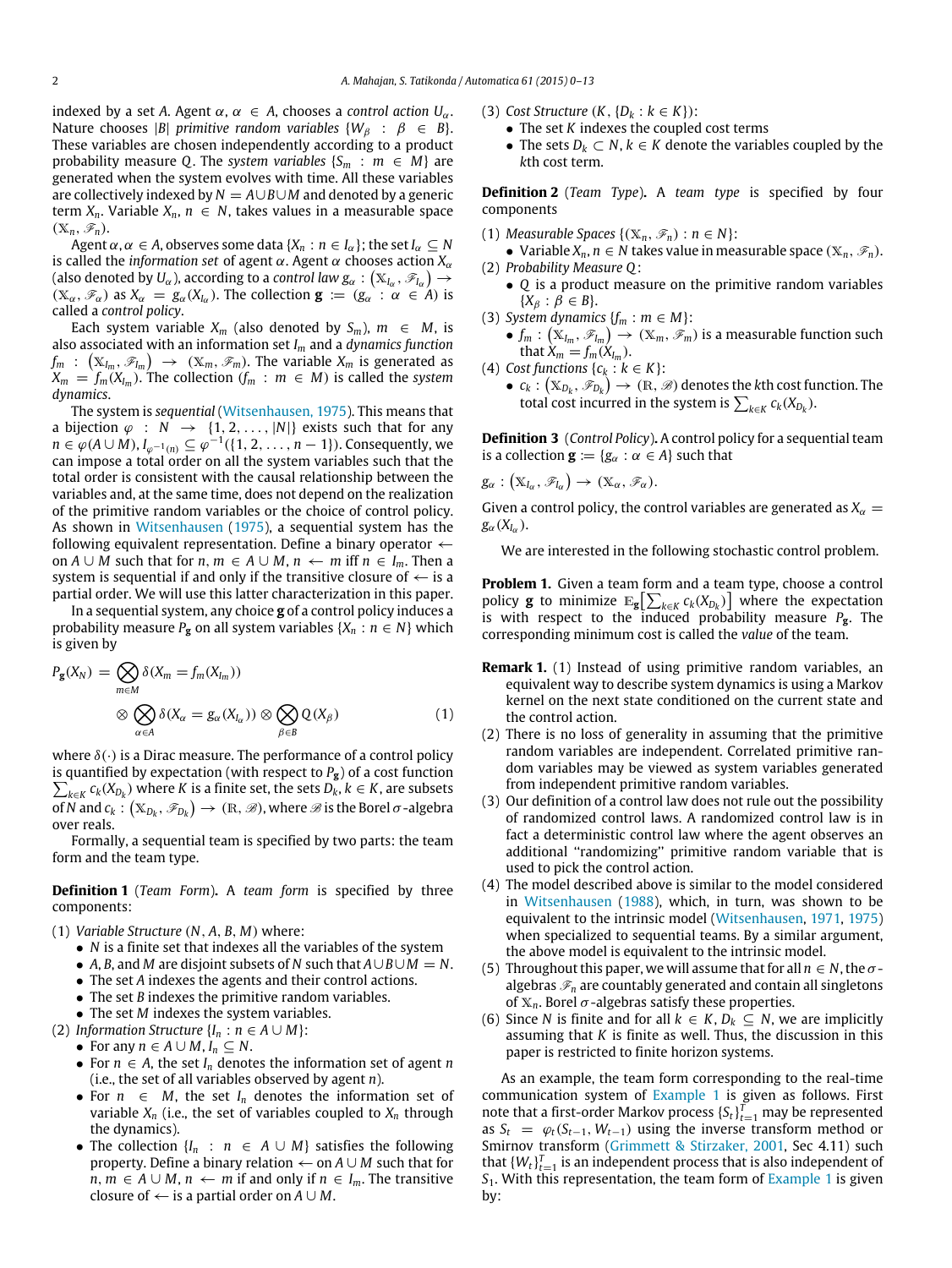- (1) *Variable structure*
	- $\bullet$  Control variables: *X<sub>A</sub>* = {Q<sub>1:*T*</sub>, *M*<sub>1:*T*−1</sub>,  $\hat{S}_{1:T}$ }.
	- Primitive variables:  $X_B = \{S_1, M_0, W_{1:T}\}.$
	- System variables:  $X_M = \{S_{2:T}\}.$
	- All variables:  $X_N = X_A \cup X_B \cup X_M$ .
- (2) *Information structure*
	- For  $X_n = Q_t \in X_A$ , the information set  $I_n$  is  $\{S_{1:t}, Q_{1:t-1}\}.$
	- For  $X_n = M_t \in X_A$ , the information set  $I_n$  is  $\{Q_t, M_{t-1}\}.$
- For  $X_n = \hat{S}_t \in X_A$ , the information set  $I_n$  is  $\{S_{t-1}, W_{t-1}\}.$ (3) *Cost structure*
	- Set of coupled costs  $K = \{1, \ldots, T\}.$
	- For  $t = 1, 2, ..., T$ ,  $D_t = \{S_t, \hat{S}_t\}.$
- *2.1. Equivalence and simplification of team forms*

In general, [Problem 1](#page-2-0) is computationally intractable. For discrete valued random variables, the problem belongs in NEXP complexity class [\(Goldman & Zilberstein, 2004\)](#page-12-10). For continuous valued random variables, even simple two stage systems like the Witsenhausen counterexample [\(Witsenhausen, 1968\)](#page-13-11) has remained an open problem for decades. As such, most research in team theory has focused on identifying specific information structures that are amenable to analysis. See [Mahajan et al.](#page-12-6) [\(2012\)](#page-12-6) for an overview.

In this paper, we focus on an intermediate step involved in solving [Problem 1.](#page-2-0) For that matter, we define the following.

**Definition 4** (*Sufficient and Irrelevant Information for Control*)**.** The data  $J_\alpha \subseteq I_\alpha$ ,  $\alpha \in A$ , is said to be *sufficient information for control* at agent  $\alpha$  if restricting attention to control laws of the form

$$
g_\alpha: (X_{J_\alpha}, \mathscr{F}_{J_\alpha}) \to (\mathbb{X}_\alpha, \mathscr{F}_\alpha)
$$

in [Problem 1](#page-2-0) is without loss of optimality. The remaining data  $I_\alpha \setminus I_\alpha$ is said to be *irrelevant information for control* at agent α.

For example, in the real-time communication system of [Exam](#page-0-3)[ple 1,](#page-0-3) the data (*S*1:*t*−1, *Q*1:*t*−1) is irrelevant to the encoder at time *t*. Identifying such a simplified form of the controller is usually the first step towards a complete solution of team problems. For that reason, instead of [Problem 1,](#page-2-0) we are interested in the following problem:

<span id="page-3-1"></span>**Problem 2** (*Sufficient Information for Control*)**.** Given a sequential team, identify sufficient information for control at all agents. Or equivalently, identify irrelevant information for control at all agents.

**Definition 5** (*Equivalence of Two Team Forms*)**.** Two team forms  $\mathcal{F} = \langle (N, A, B, M), \{I_n : n \in A \cup M\}, (K, \{D_k : k \in K\}) \rangle$  and  $\mathcal{F}' = \langle (N', A', B', M'), \{I'_n : n \in A' \cup M'\}, (K' : \{D'_k, k \in K'\}) \rangle$  are *equivalent* if

- (1) They have the same variable and cost structures, i.e., there exist a permutation  $\sigma$  of *N* and a permutation  $\pi$  of *K* such that  $(\sigma(N), \sigma(A), \sigma(B), \sigma(M)) = (N', A', B', M'), \pi(K) = K'$ , and  $\forall k \in K, \sigma(D_k) = D'_{\pi(k)}.$
- (2) The information sets of the system dynamics are identical, i.e.,  $\forall m \in M$ ,  $I_m = I'_{\sigma(m)}$ .
- (3) For *any choice* of team types  $\mathcal T$ , the values of the teams ( $\mathcal F$ ,  $\mathcal T$ ) and  $(\mathcal{F}', \mathcal{T})$  are the same.

In the remainder of this paper, we will assume that the permutations  $\sigma$  and  $\pi$  are identity transformations.

**Definition 6** (*Simplification of a Team Form*). A team form  $\mathcal{F}' =$  $\langle (N', A', B', M'), \{I'_n : n \in A' \cup M'\}, (K' : \{D'_k, k \in K'\})\rangle$  is a *simplification* of a team form  $\mathcal{F} = \langle (N, A, B, M), \{I_n : n \in \mathcal{F} \rangle\}$  $A \cup M$ ,  $(K, \{D_k : k \in K\})$  if

- (1)  $\mathcal F$  and  $\mathcal F'$  are equivalent; and
- (2) for all  $\alpha \in A$ ,  $I'_\alpha \subseteq I_\alpha$  and at least one of the inclusions is strict.

Definition 7 (Minimal Simplification). A team form  $\mathcal{F}'$  is a minimal *simplification* of  $F$  if

- (1)  $\mathcal{F}'$  is a simplification of  $\mathcal{F}$ ; and
- (2) there does not exist a team form  $\mathcal{F}''$  such that  $\mathcal{F}''$  is a simplification of  $\mathcal{F}'$ .

Note that the simplification of team forms defines a partial order on the set of all equivalent team forms; hence, a minimal team form need not be unique.

Identifying irrelevant information [\(Problem 2\)](#page-3-1) at all agents is equivalent to identifying a simplification of the corresponding team form. In particular, in the above definitions, the data  $I_\alpha \setminus I'_\alpha$ is irrelevant at agent  $\alpha$ . Hence, [Problem 2](#page-3-1) is equivalent to the following problem:

**Problem 3.** Given a team form, identify one of its minimal simplifications.

#### <span id="page-3-0"></span>**3. Preliminaries on graphical models**

In the sequel we model the team form as a DAG (directed acyclic graph). Simplification of a team form may be viewed as removing edges from this DAG using graphical modeling algorithms. We present background on graphical models in this section.

#### *3.1. Directed graphs*

A directed graph *G* is a pair (*V*, *E*) where *V* is the set of vertices and  $E \subset V \times V$  is the set of edges. An edge  $(u, v)$  in *E* is considered directed from *u* to v; *u* is the *in-neighbor* or *parent* of v; v is the *out-neighbor* or *child* of *u*; and *u* and v are *neighbors*. The set of in-neighbors of  $v$ , called the *in-neighborhood* of  $v$  is denoted by *N*<sub>*G*</sub><sup>−</sup>(*v*); the set of out-neighbors of *u*, called the *out-neighborhood* of *u* is denoted by  $N_G^+(u)$ ; the set of neighbors of *u*, called the *neighborhood* of *u*, is denoted by  $N<sub>G</sub>(u)$ .

A *path* is a sequence of vertices such that each vertex has a directed edge to the next vertex in the sequence. The first vertex of a path is its *start node*, the last node is its *end node*. A *cycle* is a path with the same start and end node.

A *directed acyclic graph* (DAG) is a directed graph with no cycles. In a DAG, the set of all vertices *u* such that there is a path from *u* to v is called the *lower set* or *ancestors* of v and denoted by  $\overleftarrow{v}$ . Similarly, the set of all vertices v such that there is a path from *u* to *v* is called the *upper set* or *descendants* of *u* and denoted by  $\vec{u}$ . For a subset *U* of vertices, the lower set (or ancestral set) of *U* is given by  $\overline{U} = \bigcup_{u \in U} \overline{u}$  and the upper (or descendant) set of *u* is given by  $\overrightarrow{U} = \bigcup_{u \in U} \overrightarrow{u}$ .

#### *3.2. Bayesian networks with deterministic nodes*

The terminology and definitions here are taken from [Geiger,](#page-12-11) [Verma, and Pearl](#page-12-11) [\(1990\)](#page-12-11). A Bayesian network with deterministic nodes (*V*, *E*, *D*) is a DAG *G*(*V*, *E*) and a subset *D* of vertices that are a deterministic function of their parents. A joint distribution P over  $(X_v : v \in V)$  is said to *deterministically factor* with respect to (*V*, *E*, *D*) if

$$
\mathbb{P}(X_V) = \bigotimes_{v \in V} \mathbb{P}(X_v | X_{N_G^{-}(v)}).
$$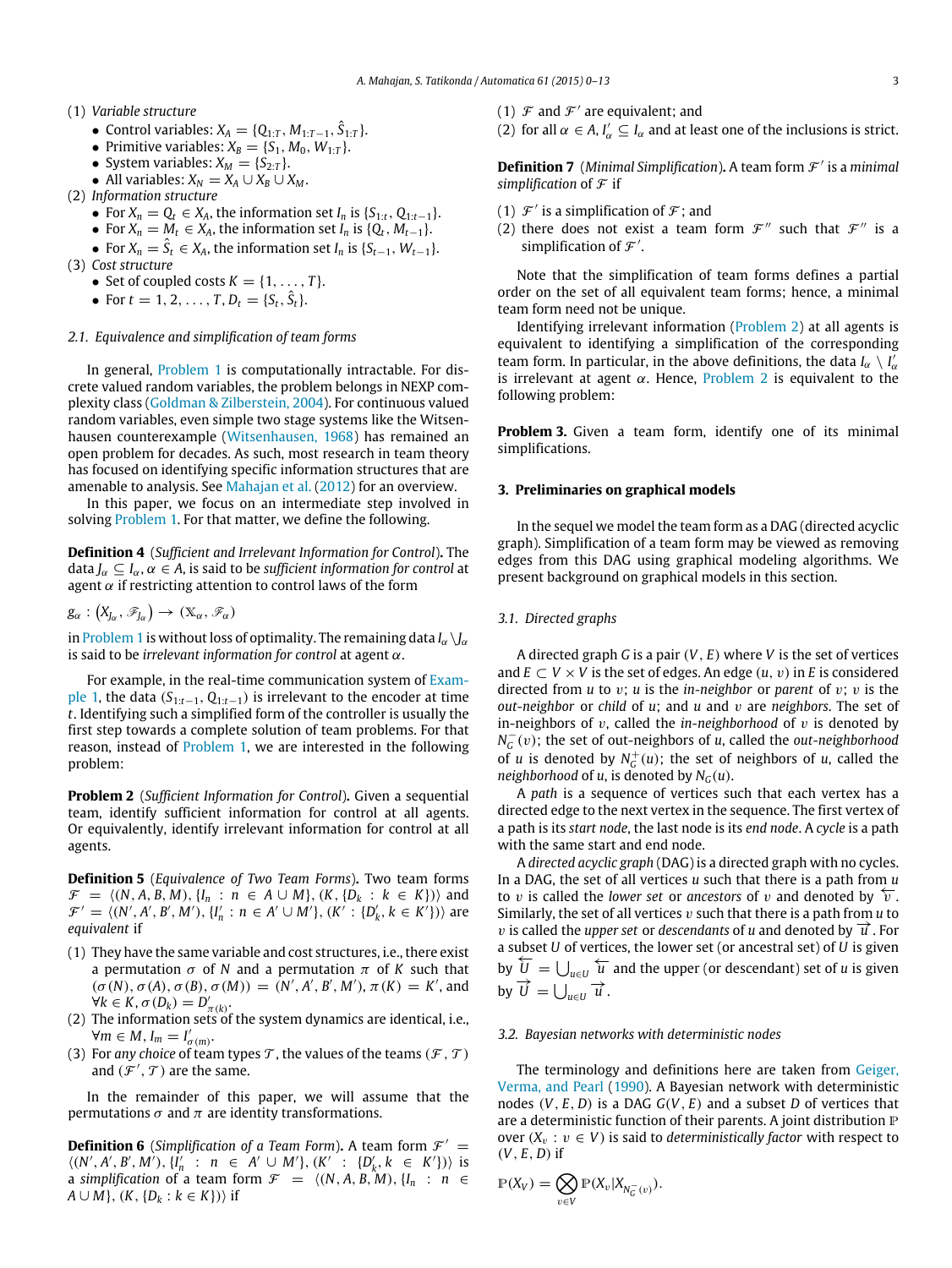<span id="page-4-1"></span>

**Fig. 1.** Head-to-head and tail-to-tail vertices in a trail.

<span id="page-4-2"></span>

**Fig. 2.** An example illustrating the relation between D-separation and conditional independence.

**Definition 8** (*Graphical Irrelevant*)**.** Given a Bayesian network  $(V, E, D)$  and sets  $S_1, S_2, S_3 \in V, S_1$  is *irrelevant* to  $S_3$  given *S*<sub>2</sub>, denoted by  $(S_1 \perp_{(V,E,D)} S_3) | S_2$ , if for any joint measure P that recursively factors with respect to (*V*, *E*, *D*)

$$
\mathbb{P}(X_{S_1}|X_{S_2}, X_{S_3}) = \mathbb{P}(X_{S_1}|X_{S_2}), \quad \mathbb{P}\text{-a.s.}
$$

This conditional irrelevance can be expressed in terms of a graph property called D-separation. To define D-separation, we need some notation and terminology from graphical models.

A *trail* is a sequence of vertices such that each vertex is a neighbor of the next vertex in the sequence. A vertex  $v$  is called a *head-to-head* vertex with respect to a trail *t*, if *t* contains consecutive vertices  $uvw$  such that  $(u, v), (w, v) \in E$ . See [Fig. 1\(](#page-4-1)a). A vertex v is called a *tail-to-tail* vertex with respect to a trail *t*, if *t* contains consecutive vertices  $uvw$  such that  $(v, u), (v, w) \in E$ . See [Fig. 1\(](#page-4-1)b). A vertex that starts or ends a trail is a tail-to-tail vertex if it has an outgoing edge but it is *not* a head-to-head vertex if it has an incoming edge.

**Definition 9** (*Functionally Determined Vertices*). A vertex v is functionally determined by  $S \subset V$  iff v is in S or v is a deterministic vertex and all its parents are functionally determined by *S*. A set of vertices is functionally determined by *S* if each of its members is functionally determined by *S*.

**Definition 10** (*D-Separation*)**.** Given a Bayesian network (*V*, *E*, *D*) and disjoint sets  $S_1, S_2, S_3 \in V$ ,  $S_2$  is said to *D*-connect  $S_1$  to  $S_3$  iff there exists a trail *t* between a vertex in  $S_1$  and a vertex in  $S_3$  such that

- (1) Every head-to-head vertex in  $t$  is in  $S_2$  or has a descendant in *S*2.
- (2) No non head-to-head vertex in *t* is functionally determined by *S*2.

If  $S_2$  does not D-connect  $S_1$  to  $S_3$ , then  $S_2$  is said to D-separate  $S_1$ from  $S_3$ .

A standard result in Bayesian networks is the following [\(Geiger](#page-12-11) [et al.,](#page-12-11) [1990;](#page-12-11) [Shachter,](#page-13-12) [1998\)](#page-13-12).

**Proposition 1.** *Given a Bayesian network* (*V*, *E*, *D*) *and disjoint sets S*<sub>1</sub>*, S*<sub>2</sub>*, S*<sub>3</sub> ∈ *V, we have*  $(S_1 ⊥_{(V,E,D)} S_3) |S_2$  *iff*  $S_2$  *D-separates*  $S_1$  *from S*3*.*

As an example, consider the three graphical models shown in [Fig. 2.](#page-4-2)

- In case (a),  $P(x, y, z) = P(x)P(y|x)P(z|y)$ ; hence *x* and *z* are conditionally independent given *y*. Note that *y* D-separates *x* from *z*.
- In case (b),  $P(x, y, z) = P(x)P(z)P(y|x, z)$ ; hence *x* and *z* are independent but they are not *conditionally* independent given *y*. Note that *y* does *not* D-separate *x* from *z*.

<span id="page-4-3"></span>

**Fig. 3.** A DAG corresponding to the team form of the real-time communication system of [Example 1.](#page-0-3)

• In case (c),  $P(x, y, z) = P(y)P(x|y)P(z|y)$ ; hence *x* and *z* are conditionally independent given *y*. Note that *y* D-separates *x* from *z*.

D-separation can be checked in *O*(|*E*|) time by either using an edge labeling variation of breadth first search [\(Geiger et al., 1990\)](#page-12-11) or using an edge based reachability analysis (called Bayes Ball) [\(Shachter, 1998\)](#page-13-12).

# <span id="page-4-0"></span>**4. Representing a team form as a DAG**

A team form may be modeled as a DAG as follows.

- *Vertices*
	- (1) Represent each control variable  $X_\alpha$ ,  $\alpha \in A$ , by a vertex marked with a full circle  $\bullet$  and labeled with  $X_\alpha$ . Call the collection of all such vertices as *VA*.
	- (2) Represent each primitive variable  $X_\beta$ ,  $\beta \in B$ , by a vertex marked with a double circle  $\circledcirc$  and labeled with  $X_\beta$ . Call the collection of all such vertices as *VB*.
	- (3) Represent each system variable  $X_m$ ,  $m \in M$ , by a vertex marked with an empty circle  $\bigcirc$  and labeled with  $X_m$ . Call the collection of all such vertices as *V<sup>M</sup>* .
	- (4) Represent each cost term  $c_k$ ,  $k \in K$ , by a vertex marked with a square  $\Box$  and labeled with  $c_k$ . Call the collection of all such vertices as  $V_K$ .

Thus, the vertex set of the DAG is

$$
V = V_A \cup V_B \cup V_M \cup V_K.
$$

• *Edges*

(1) For all *n* ∈ *A* ∪ *M* and *m* ∈ *I<sub>n</sub>* draw an edge from  $X_m$  to  $X_n$ . (2) For all  $k \in K$  and  $n \in D_k$  draw an edge from  $X_n$  to  $c_k$ . Thus, the edge set *E* of the DAG is

$$
E = \Big(\bigcup_{n \in A \cup M} \bigcup_{m \in I_n} (X_m, X_n)\Big) \cup \Big(\bigcup_{k \in K} \bigcup_{n \in D_k} (X_n, c_k)\Big).
$$

For example, the DAG corresponding the real-time communication system of [Example 1](#page-0-3) is shown in [Fig. 3.](#page-4-3)

# *4.1. Consistency of graphical representation*

For any choice of a team type  $\mathcal T$  and a control policy **g**, the joint probability measure  $P_{\bf g}$  on  $(X_n : n \in N)$  factors according to [\(1\).](#page-2-1) This factorization is of the form

$$
\mathbb{P}(X_N) = \bigotimes_{n \in N} \mathbb{P}(X_n | X_{N_G^-(n)})
$$

where for *n* ∈ *A* ∪ *M*,  $X_n$  is a deterministic function of  $\{X_m\}$  :  $m \in N_G^-(n)$ . Thus, the joint probability *deterministically factors*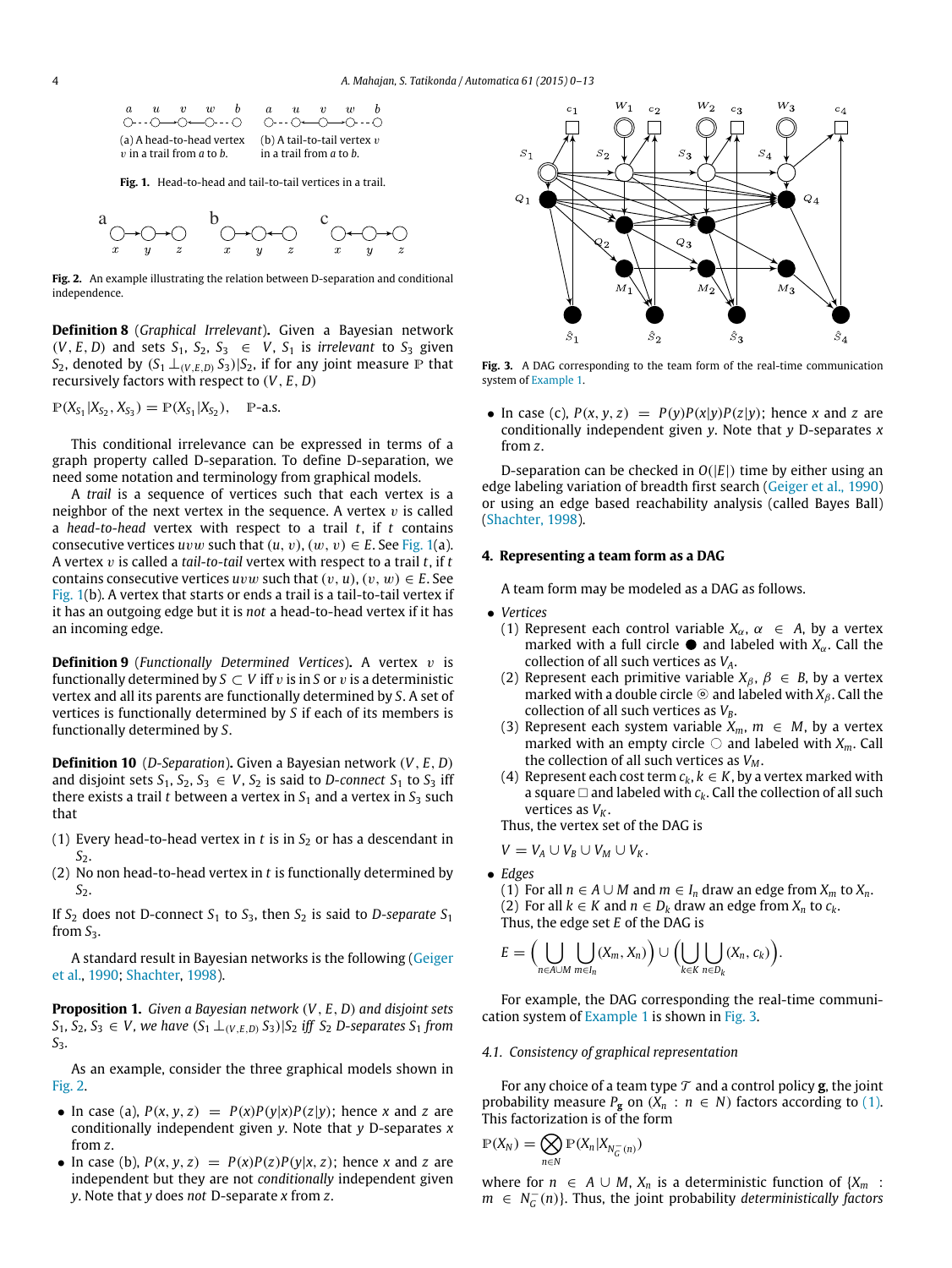**Algorithm 1:** StrictlyExpand **input** : Team form  $\mathcal{F} = \langle (N, A, B, M), \{I_n : n \in \mathcal{F}\}\rangle$ *A* ∪ *M*},  $(K, {D<sub>k</sub> : k ∈ K})$ **output**: Team form  $\mathcal{F}'$ **begin forall**  $\alpha_{\circ} \in A$  **do forall**  $n_{\circ} \in A \cup M$  **do if**  $I_{n_{\circ}} \subset I_{\alpha_{\circ}}$  and  $X_{n_{\circ}} \notin I_{\alpha_{\circ}}$  then  $\det I'_{\alpha} := I_{\alpha} \cup \{X_{n} \}$  $I_{\alpha} \leftarrow I'_{\alpha}$ **return** StrictlyExpand( $F$ ) **return** F

according to the DAG  $G(V, E)$  with  $(A \cup M)$  deterministic nodes. Hence, the DAG representation of a sequential team is a Bayesian network [\(Geiger et al., 1990\)](#page-12-11).

#### *4.2. Simplification of team forms*

Simplification of a team form has a nice graphical interpretation. Let *G* and *G'* be the DAG corresponding to  $\mathcal F$  and  $\mathcal F'$ . If  $\mathcal F'$  is a simplification of  $F$ , then we can obtain  $G'$  from  $G$  by dropping some of the incoming edges to vertices in *V<sup>A</sup>* (marked by full circle ). To find the minimal simplification of a team form, we describe an iterative procedure, where we drop some of the incoming edges to vertices in *V<sup>A</sup>* at each step. When this procedure cannot find any edges to remove, the resultant team form is minimal.

# <span id="page-5-0"></span>**5. Simplification at a single agent**

In this section we present algorithms to remove irrelevant data from a single agent, which is used in the next section to develop algorithms to remove irrelevant data from a group of agents.

Before proceeding, we need to take care of a technicality. Given a team form  $\mathcal F$ , it is sometimes possible to find an equivalent team form  $\mathcal{F}'$  such

$$
\forall \alpha \in A, \quad |I'_{\alpha}| \leq |I_{\alpha}| \text{ but } I'_{\alpha} \nsubseteq I_{\alpha}.
$$

To avoid such situations, we always start with a strict expansion of the information structure of a team form.

#### *5.1. Strict expansion of an information structure*

The idea of a strict expansion of an information structure was introduced in [Witsenhausen](#page-13-8) [\(1975\)](#page-13-8). An information structure is strictly expanded if whenever an agent  $\alpha$  knows the information set of a control or system variable then it also knows the corresponding control or system variable. Formally, we have the following:

**Definition 11** (*Strictly Expanded Information Structure*)**.** An information structure  $\{I_n : n \in A \cup M\}$  is *strictly expanded* if for any  $n \in A \cup M$  and  $\alpha \in A$  such that  $I_n \subset I_\alpha$ , we have that  $X_n \in I_\alpha$ .

A team form can be strictly expanded by a simple iterative procedure shown in Algorithm 1. The algorithm always converges in a finite number of steps because *N* is finite. Thus, in the sequel we make the following assumption:

**Assumption (A1).** The information structure of the team form is strictly expanded.

<span id="page-5-1"></span>

**Fig. 4.** Two possible strict expansions of information structure of the team form of [Example 1.](#page-0-3) The thick lines denote the edges added as part of expanding the information structure.

The information structure of [Example 1](#page-0-3) is not strictly expanded. Its strict expansion using Algorithm 1 is not unique and depends on the order in which we proceed. Two possible strict expansions of the team form of [Fig. 3](#page-4-3) are shown in [Fig. 4.](#page-5-1)

The multiplicity of strict expansions is not a concern because (i) the operation of strictly expanding a team form is idempotent; and (ii) all strict expansions of a team form are equivalent. The first property follows from construction and the second follows from the proposition given below.

<span id="page-5-3"></span>**Proposition 2.** *Given any team form* F *, any strict expansion of the information structure of*  $\mathcal F$  *results in a team form that is equivalent* to  $\mathcal{F}$ *.* 

See [Appendix A](#page-11-0) for proof.

#### *5.2. Main result for single agent*

**Definition 12** (*Dependent Cost*). For any agent  $\alpha \in A$ , let  $K_{\alpha} \subset K$ denote the cost terms that are influenced by the control actions  $X_\alpha$ , that is,

$$
K_{\alpha} = \{k \in K : D_k \cap \overrightarrow{X}_{\alpha} \neq \emptyset\}.
$$

<span id="page-5-2"></span>**Theorem 2** (*Irrelevant Information at Single Agent*). *For*  $\alpha \in A$  *and*  $J_{\alpha} \subset I_{\alpha}$ , the data { $X_n$ ;  $n \in J_{\alpha}$ } is irrelevant for control at agent  $\alpha$  if, *in the graphical model corresponding to the team form,*  $I_\alpha \setminus J_\alpha \cup \{X_\alpha\}$ *D-separates J*α *from K*α*.*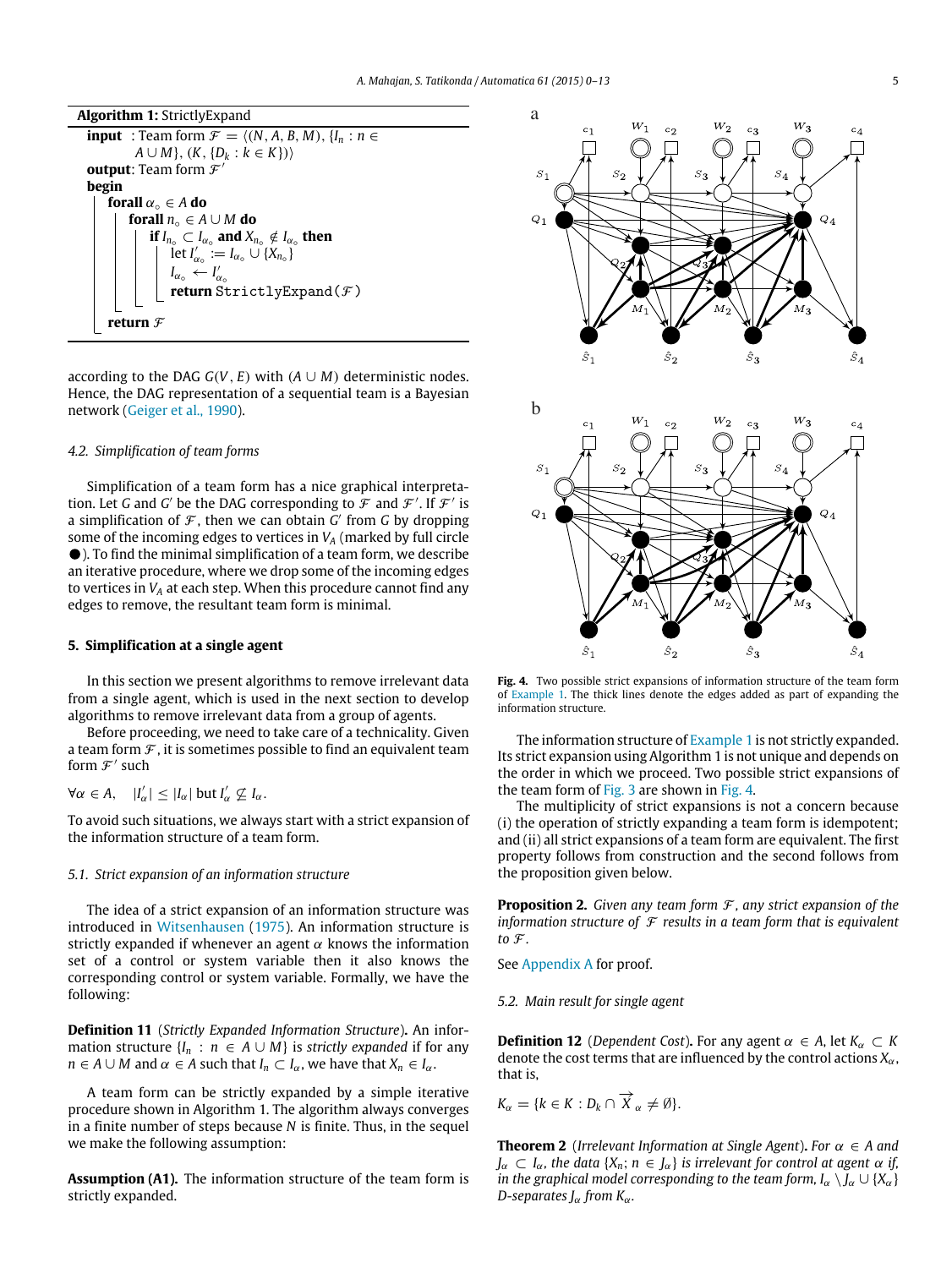**Algorithm 2:** SimplifyAtNode

**input** : Team form  $\mathcal{F} = \langle (N, A, B, M), \{I_n : n \in \mathcal{F}\}\rangle$  $A \cup M$ ,  $(K, \{D_k : k \in K\})$ **input** : Agent α **output**: Team form  $\mathcal{F}'$ **output**: Irrelevant data *J*α **begin** let  $K_{\alpha} := \{k \in K : D_k \cap \overrightarrow{X}_{\alpha} \neq \emptyset\}$  $\det J_{\alpha} := \texttt{GraphIrrelevant}(\mathcal{F}, I_{\alpha} \cup \{\alpha\}, K_{\alpha})$ *I*<sub>α</sub>  $\leftarrow$ *I*<sub>α</sub>  $\setminus$ *J*<sub>α</sub> **return**  $(\mathcal{F}, I_{\alpha})$ 

**Proof.** Arbitrarily fix the control policy  $\mathbf{g}_{-\alpha} = \{g_{\alpha'} : \alpha' \in A \setminus \{\alpha\}\}\$ of agents except agent  $\alpha$ .

For any  $K' \subset K$ , define  $C(K') = \sum_{k \in K'} c(X_{D_k})$  and decompose the total cost as  $C(K) = C(K_\alpha) + C(K \setminus K_\alpha)$ . Note that  $C(K \setminus K_\alpha)$ does not depend on  $X_\alpha$  and hence on  $g_\alpha$ . Thus,

$$
\underset{g_{\alpha}}{\arg\min} \mathbb{E}_{(\mathbf{g}_{-\alpha}, g_{\alpha})}[C(K)] = \underset{g_{\alpha}}{\arg\min} \mathbb{E}_{(\mathbf{g}_{-\alpha}, g_{\alpha})}[C(K_{\alpha})] \tag{2}
$$

which implies that *to choose an optimal*  $g_\alpha$ , agent  $\alpha$  only needs to consider the cost terms  $K_{\alpha}$ .

Let  $S_\alpha = I_\alpha \setminus J_\alpha$ . Suppose  $J_\alpha$  is such that  $(S_\alpha, \alpha)$  D-separates  $J_\alpha$ from  $K_{\alpha}$ . An immediate consequence of this D-separation is that

$$
\mathbb{E}_{(\mathbf{g}_{-\alpha},g_{\alpha})}[C(K_{\alpha})|X_{I_{\alpha}},X_{\alpha}]=\mathbb{E}_{(\mathbf{g}_{-\alpha},g_{\alpha})}[C(K_{\alpha})|X_{S_{\alpha}},X_{\alpha}].
$$
\n(3)

Now, we can combine [\(2\)](#page-6-1) and [\(3\)](#page-6-2) with [Theorem 1](#page-1-0) to complete the proof as follows: Let

$$
h(X_{\alpha}, X_{S_{\alpha}}) = \mathbb{E}_{\mathbf{g}_{-\alpha}}[C(K_{\alpha})|X_{S_{\alpha}}, X_{\alpha}].
$$

Eq. [\(2\)](#page-6-1) implies that agent  $\alpha$  is interested in minimizing

$$
\mathbb{E}_{(\mathbf{g}_{-\alpha}, g_{\alpha})}[C(K_{\alpha})] = \mathbb{E}_{(\mathbf{g}_{-\alpha}, g_{\alpha})}[\mathbb{E}_{(\mathbf{g}_{-\alpha}, g_{\alpha})}[C(K_{\alpha})|X_{l_{\alpha}}, X_{\alpha}]]
$$
\n
$$
\stackrel{(a)}{=} \mathbb{E}_{(\mathbf{g}_{-\alpha}, g_{\alpha})}[\mathbb{E}_{\mathbf{g}_{-\alpha}}[C(K_{\alpha})|X_{l_{\alpha}}, X_{\alpha}]]
$$
\n
$$
\stackrel{(b)}{=} \mathbb{E}_{(\mathbf{g}_{-\alpha}, g_{\alpha})}[\mathbb{E}_{\mathbf{g}_{-\alpha}}[C(K_{\alpha})|X_{S_{\alpha}}, X_{\alpha}]]
$$
\n
$$
\stackrel{(c)}{=} \mathbb{E}_{(\mathbf{g}_{-\alpha}, g_{\alpha})}[h(X_{\alpha}, X_{S_{\alpha}})]
$$
\n
$$
= \mathbb{E}_{\mathbf{g}_{-\alpha}}[h(g_{\alpha}(X_{S_{\alpha}}, X_{j_{\alpha}}), X_{S_{\alpha}})]
$$
\n(4)

where (a) follows from policy independence of conditional expectation [\(Witsenhausen, 1975\)](#page-13-8), (b) follows from [\(3\),](#page-6-2) and (c) follows from the definition of  $h(\cdot)$ . Now, [Theorem 1](#page-1-0) implies that to minimize the RHS of  $(4)$ , there is no loss of optimality in choosing  $X_{\alpha}$  as

$$
X_{\alpha}=g_{\alpha}(X_{S_{\alpha}}).
$$

Hence, the data  $\{X_n; n \in J_\alpha\}$  is irrelevant for control at agent  $\alpha$ .

[Theorem 2](#page-5-2) suggests that given a team form  $\mathcal F$  and an agent α, if we identify a subset  $J_\alpha$  ⊂  $I_\alpha$  such that  $(I_\alpha \setminus J_\alpha) \cup \{\alpha\}$ D-separates  $J_{\alpha}$  from the dependent cost  $K_{\alpha}$ , then the team form obtained by removing the edges  $\{(m, \alpha), m \in J_\alpha\}$  is a simplification of  $\mathcal F$ . This procedure is shown in Algorithm 2. Since this algorithm is an implementation of [Theorem 2,](#page-5-2) the output team form is a simplification of the input team form.

In order to identify an appropriate subset *J*α, any standard graphical modeling algorithm for checking D-separation (or identifying graphically irrelevant data) may be used. One such algorithm is the Bayes ball algorithm [\(Shachter, 1998\)](#page-13-12). This algorithm, refined for the graphical model corresponding to the team form, is presented in Algorithm 7 in [Appendix B.](#page-12-12) We refer to this algorithm as GraphIrrelevant.

**Algorithm 3:** SimplifyTeam (Initial Version)

**input** : Team form  $\mathcal{F} = \langle (N, A, B, M), \{I_n : n \in \mathcal{F}\}\rangle$ *A* ∪ *M*},  $(K, {D<sub>k</sub> : k ∈ K})$ **output**: Team form  $\mathcal{F}'$ **begin**  $\mathcal{F} \leftarrow$  Strictly Expand $(\mathcal{F})$ **repeat** let  $\mathcal{F}' \coloneqq \mathcal{F}$ **forall**  $\alpha \in A$  **do**  $| (\mathcal{F}, J) \leftarrow$  SimplifyAtNode( $\mathcal{F}, \alpha$ ) **until**  $\mathcal{F}' = \mathcal{F}$ 

<span id="page-6-4"></span><span id="page-6-1"></span>

<span id="page-6-2"></span>**Fig. 5.** Simplification of the team forms shown in [Fig. 4.](#page-5-1) The thick lines denote the edges that were added in the strict expansion of the team form.

To simplify a team form, we can apply Algorithm 2 at all agents. We can iterate this step as long as we remove some edges at each iteration. This procedure is shown in Algorithm 3. Since each iteration simplifies the original team form, the final team form is also a simplification of the input team form.

Using Algorithm 3 on either of the team forms shown in [Fig. 4](#page-5-1) gives the team form shown in [Fig. 5.](#page-6-4) The information set of *Q<sup>t</sup>* is {*S*<sup>*t*</sup>, *M*<sup>*t*</sup>−1}, of *M*<sup>*t*</sup> is {*Q<sub><i>t*</sub></sub>, *M*<sub>*t*−1</sub>}, and of  $\hat{S}_t$  is {*Q<sub>t</sub>*, *M*<sub>*t*−1</sub>}. Thus, the structure of optimal encoder, decoder, and memory update is

<span id="page-6-3"></span> $Q_t = e_t(S_t, M_{t-1}),$  $\hat{S}_t = d_t(Q_t, M_{t-1}), \qquad M_t = g_t(Q_t, M_{t-1})$ 

which is equivalent to the result derived in [Witsenhausen](#page-13-2) [\(1979\)](#page-13-2).

# <span id="page-6-0"></span>**6. Simplification at a group of agents**

In this section we present algorithms to remove irrelevant data from a group of agents. Recursively using this step leads to a simplification of a team form. The key idea behind the algorithms presented in this section is to use the idea of a *coordinator* presented in [Nayyar](#page-12-13) [\(2011\)](#page-12-13) and [Nayyar et al.](#page-12-0) [\(2013\)](#page-12-0).

#### *6.1. Common and local information*

Given a subset *H* of agents in a team form  $\mathcal F$ , we can split the information sets of all agents  $\alpha \in H$  into two parts: the *common information*  $C_H := \bigcap_{\alpha \in H} I_\alpha$  and the *local information* (or private information)  $L_{H,\alpha} := I_\alpha \setminus C_H$ ,  $\alpha \in H$ . The common information is the data known to all agents in *H*; in fact, it is *common knowledge* (in the sense of [Aumann](#page-12-14) [\(1976\)](#page-12-14)) to all agents in *H*. The local information at  $\alpha$  is the data known at  $\alpha$  but not known at *every* other agent in *H*.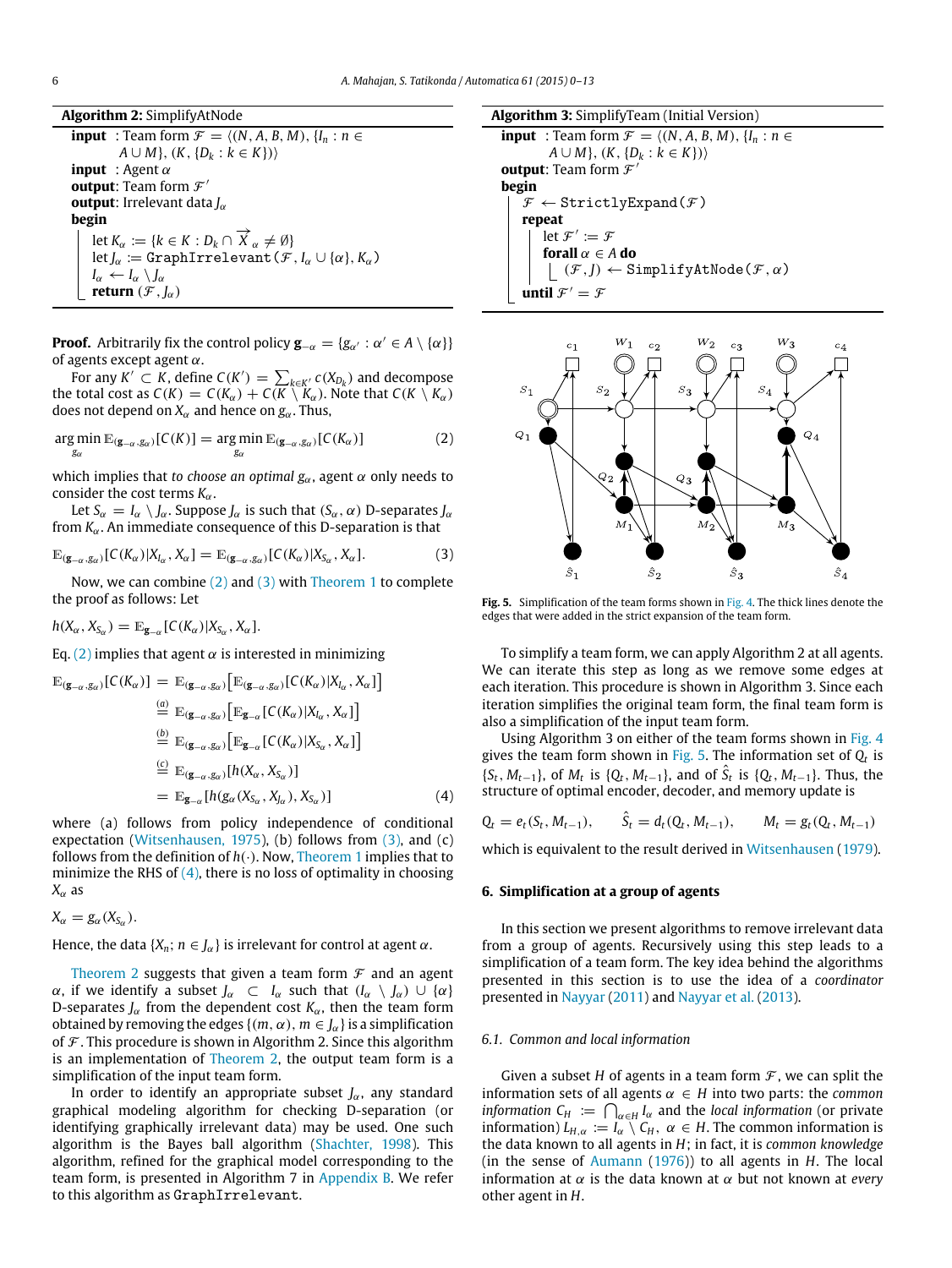**Algorithm 4:** CoordinatedTeam

**input** : Team form  $\mathcal{F} = \langle (N, A, B, M), \{I_n : n \in \mathcal{F}\}\rangle$  $A \cup M$ ,  $(K, \{D_k : k \in K\})$ **input** : Group of agents *H* **output**: Coordinated team form  $\mathcal{F}_H$ **output**: Coordinator λ*<sup>H</sup>* **begin** let  $\lambda_H$  = new node let  $(A^*, B^*, M^*, N^*) = (A \setminus H \cup \{\lambda_H\}, B, M \cup A \setminus H, N \cup \{\lambda_H\})$  $let C_H = \bigcap_{\alpha \in H} I_\alpha$  $I^*_{\lambda_H} \leftarrow C_H$ **forall**  $\alpha \in H$  **do**  $I_\alpha^* \leftarrow (I_\alpha \cup \lambda_H) \setminus C_H$ **forall**  $n \in A \cup M \setminus H$  **do**  $I_n^* \leftarrow I_n$ *F<sub>H</sub>* ←  $\langle (N^*, A^*, B^*, M^*)$ , { $I_n^* : n \in A^* \cup M^*$ }, (*K*, {*D<sub>k</sub>* : *k* ∈ *K*})⟩ **return**  $(\mathcal{F}_H, \lambda_H)$ 

# *6.2. Coordinator for a group of agents*

Given a team form  $\mathcal{F} = \langle (N, A, B, M), \{I_n : n \in A \cup M\}, (K, A) \rangle$ {*D<sup>k</sup>* : *k* ∈ *K*})⟩ and a subset *H* of agents, construct a *coordinated team form*  $\mathcal{F}_H = \langle (N^*, A^*, B^*, M^*) , \{I_n^* : n \in A^* \cup M^* \}, (K^*, \{D_k^* : n \in A^* \setminus M^* \}, \{I_n^* : n \in A^* \setminus M^* \} \rangle$  $k \in K^*$ }) $\rangle$  with the following components:

(1) *Variable structure*: The coordinated team form  $\mathcal{F}_H$  has a new agent, called the *coordinator* and denoted by  $\lambda_H$ ; the agents in *H* are passive; and the system and primitive variables are unchanged. Thus,

$$
A^* = (A \setminus H) \cup \{\lambda_H\}, \qquad M^* = M \cup H, \qquad B^* = B. \tag{5}
$$

(2) *Information structure*: The information set of the coordinator is the common information in *H*, i.e.,

 $I_{\lambda_H}^* = C_H$ ;

the information set of  $\alpha \in H$  is the local information  $\{X_n : n \in H\}$  $L_{H,\alpha}$ } and the coordinator's action  $X_{\lambda_H}^*$ , i.e.,

$$
I_{\alpha}^* = L_{H,\alpha} \cup \{\lambda_H\}, \quad \alpha \in H;
$$

and the information set of all other variables remains unchanged, i.e.,

- $I_n^* = I_n$ ,  $n \in A \cup M \setminus H$ .
- (3) *Cost structure*: The cost structure of  $\mathcal{F}_H$  is the same as that of  $\mathcal{F}$ .

The procedure for obtaining a coordinated team form is shown in Algorithm 4. In addition, for any team type  $\mathcal T$  of  $\mathcal F$ , a team type  $\mathcal{T}_H$  of  $\mathcal{F}_H$  is obtained as follows:

(1) *Measurable spaces:* For  $n \in N^* \setminus {\{\lambda_H\}}$ ,  $(\mathbb{X}_n^*, \mathscr{F}_n^*) = (\mathbb{X}_n, \mathscr{F}_n)$ . For  $n = \lambda_H$ ,  $X_{\lambda_H}^*$  is a function valued random variable. The measurable space ( $\mathbb{X}_{\lambda_{H}}^{*},$   $\mathscr{F}_{\lambda_{H}}^{*}$ ) is given by

$$
\mathbb{X}_{\lambda_H}^* = \prod_{\alpha \in H} \mathbb{Z}_H^\alpha
$$

where  $\mathbb{Z}_{H}^{\alpha}$ ,  $\alpha \in H$ , is the space of measurable functions from  $(\mathbb{X}_{L_{H,\alpha}}, \tilde{\mathscr{F}}_{L_{H,\alpha}})$  to  $(\mathbb{X}_{\alpha}, \mathscr{F}_{\alpha})$  and  $\mathscr{F}_{\lambda_H}^*$  is the corresponding Borel measure on the product of function spaces  $\mathbb{Z}_H^{\alpha}$ .

(2) *Probability measure* on primitive random variables remains unchanged, i.e.,  $Q^* = Q$ .

(3) *System dynamics*: For  $m \in M$ , the system dynamics are not changed, i.e.,  $f_m^* = f_m$ . For  $m \in H$ , the system dynamics are given by

$$
f_m^*(X_{\lambda_H}^*, X_{L_{H,\alpha}}^*) = Z_H^{\alpha}(X_{L_{H,\alpha}}^*)
$$

where  $X_{\lambda_H}^* = (Z_H^{\alpha} : \alpha \in H)$ .

(4) *Cost functions*: The cost functions of  $T_H$  are the same as those of  $\mathcal T$ .

While modeling the coordinated team as a DAG, we will

- (1) Represent the coordinator  $X_{\lambda_H}$ , by a vertex marked with full diamond  $\blacklozenge$  and labeled with  $X_{\lambda_H}$  (or, when clear from context, by just  $\lambda_H$ ).
- (2) Represent all agents  $X_\alpha$ ,  $\alpha \in H$  by a vertex marked with an empty circle  $\circ$  and labeled with *X<sub>α</sub>*. Call the collection of all such vertices  $V_H$ .
- (3) Represent the remaining variables,  $N \setminus H$ , as earlier.

By construction, the out-neighborhood of  $X_{\lambda_H}$  is  $V_H$ , i.e.,

$$
N_G^+(X_{\lambda_H})=V_H:=\{X_\alpha:\alpha\in H\}.
$$

The idea of a coordinator based on common information was proposed in [Nayyar](#page-12-13) [\(2011\)](#page-12-13) and [Nayyar et al.](#page-12-0) [\(2013\)](#page-12-0). The coordinated team form is useful for two reasons: (i) it is equivalent to the original team form (see [Proposition 3\)](#page-7-0), and hence (ii) any structural result for the coordinated team is also applicable to the original (see [Theorem 3\)](#page-7-1). Thus, using the coordinated team, we can extend any solution technique for identifying irrelevant data at a single agent to a solution technique for identifying irrelevant data at a group of agents.

<span id="page-7-0"></span>**Proposition 3.** Given any sequential team  $(\mathcal{F}, \mathcal{T})$  and a subset H *of agents, let*  $(\mathcal{F}_H, \mathcal{T}_H)$  *be the corresponding coordinated sequential team. Then for any policy* **g** *of*  $(F, T)$ *, there exists a policy* **g***H of*  $(\mathcal{F}_H, \mathcal{T}_H)$  that achieves the same cost and vice versa, i.e., for any policy  $\mathbf{g}_H$  of  $(\mathcal{F}_H, \mathcal{T}_H)$ , there exists a policy  $\mathbf{g}$  of  $(\mathcal{F}, \mathcal{T})$  that achieves the *same cost.*

This is proved in [Appendix C.](#page-12-15) The manner in which the corresponding policies are constructed implies that if we prove that a subset  $J_H$  of  $C_H$  is irrelevant for the coordinator  $\lambda_H$  in  $\mathcal{F}_H$ , then *J*<sup>*H*</sup> is also irrelevant for all  $\alpha \in H$  in *F*. Using this correspondence, we state the main result for a group of agents.

#### *6.3. Main result for a group of agents*

<span id="page-7-1"></span>**Theorem 3.** *Given a team form*  $\mathcal F$  *and a subset H of agents A, let*  $\mathcal F_H$ *be the corresponding coordinated team. Then, for any*  $J_H \subset C_H$ *, the data*  $\{X_n : n \in J_H\}$  *is irrelevant for control at all agents*  $\alpha \in H$  *if, in the graphical model corresponding to*  $\mathcal{F}_H$ ,  $C_H \setminus J_H \cup \{\lambda_H\}$  *D-separates*  $J_H$  from  $K_{\lambda_H}.$ 

**Proof.** Let  $S_H = C_H \setminus J_H$ . If  $(S_H, X_{\lambda_H})$  D-separates  $J_H$  from  $K_{\lambda_H}$  in the graphical model corresponding to  $\mathcal{F}_H$ , then, by [Theorem 2,](#page-5-2) the data  ${X_n : n \in J_H}$  is irrelevant for control at the coordinator in  $\mathcal{F}_H$ . By the manner in the which the equivalent policy was constructed in the proof of [Proposition 3,](#page-7-0) the data  $\{X_n : n \in J_H\}$  is irrelevant at all agents in  $\alpha \in H$  in  $\mathcal{F}$ .

[Theorem 3](#page-7-1) suggests that to simplify a team form  $\mathcal F$  at a group of agents *H*, we should look at the coordinated team  $\mathcal{F}_H$  = CoordinatedTeam( $F$ ,  $H$ ) and identify the irrelevant data  $J_H$  at the coordinator  $\lambda_H$  (using, for example, Algorithm 7). Then the team form obtained by removing the edges  $\{(m, \alpha), m \in J_H, \alpha \in$ *H*} is a simplification of  $F$ . This procedure is implemented in Algorithm 5.

To simplify a team form, we can apply Algorithm 5 at all subsets of agents. We can iterate this step as long as we remove some edges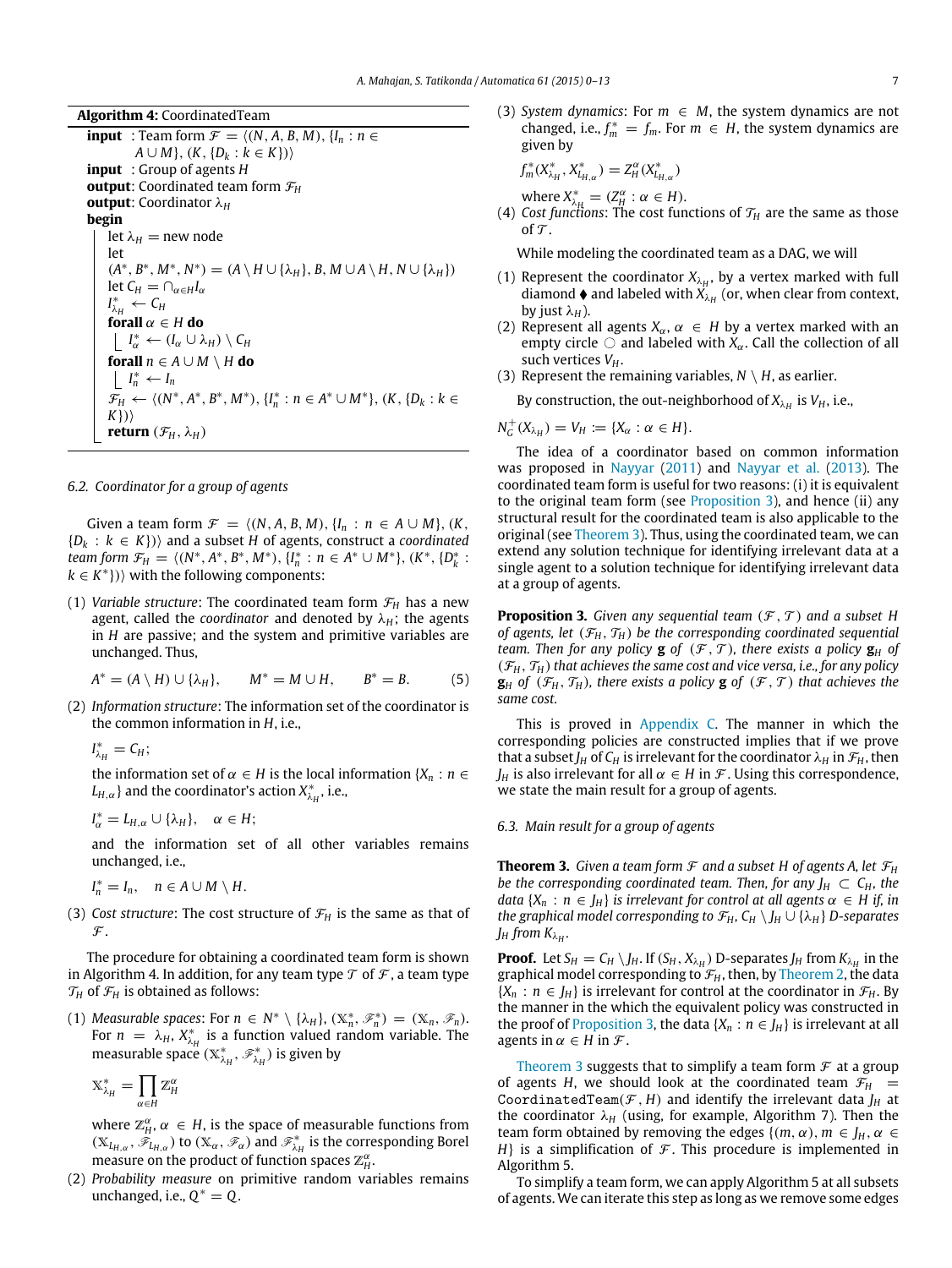**Algorithm 5:** SimplifyAtGroup

**input** : Team form  $\mathcal{F} = \langle (N, A, B, M), \{I_n : n \in \mathcal{F}\}\rangle$ *A* ∪ *M*},  $(K, {D<sub>k</sub> : k ∈ K})$ **input** : Group of agents *H* **output**: Team form  $\mathcal{F}'$ **begin** let  $(\mathcal{F}_H, \lambda_H) := \text{CoordinatedTeam}(\mathcal{F}, H)$  $(\mathcal{F}_H, J_H) \leftarrow$  SimplifyAtNode( $\mathcal{F}_H, \lambda_H$ ) **forall**  $\alpha \in H$  **do** *I*<sup>α</sup> ← *I*<sup>α</sup> \ *J<sup>H</sup>* **return**  $\mathcal{F}$ 

**Algorithm 6:** SimplifyTeam (Final Version) **input** : Team form  $\mathcal{F} = \langle (N, A, B, M), \{I_n : n \in \mathcal{F}\}$ *A* ∪ *M*},  $(K, {D<sub>k</sub> : k ∈ K})$ **output**: Team form  $\mathcal{F}'$ **begin**  $\mathcal{F} \leftarrow$  StrictlyExpand( $\mathcal{F}$ ) **repeat** let  $\mathcal{F}' \coloneqq \mathcal{F}$ **forall** *H subset of A* **do**  $\vert \mathcal{F} \leftarrow$  SimplifyAtGroup( $\mathcal{F}, H$ ) **until**  $\mathcal{F}' = \mathcal{F}$ 

at each iteration. This procedure is shown in Algorithm 6. Since each iteration simplifies the original team form, the final team form is also a simplification of the input team form.

- **Remark 2.** (1) In Algorithm 6, we do not need to check all subsets of agents. Rather, we only need to check subsets *H* for which the common information  $C_H \neq \emptyset$ . Hence, instead of iterating for all subsets of *A* in Algorithm 6, we only need to iterate over subsets of *A* for which  $C_H \neq \emptyset$ .
- (2) If for some  $H \subset A$ ,  $C_H = \emptyset$  then for any  $H'$  such that  $H \subset H' \subset$ *A*,  $C_{H'} = \emptyset$ . Thus, if we find any subset *H* for which  $C_H = \emptyset$ , we do not need to check *H* and any of its supersets. This can be incorporated in the function to generate the subsets of *A*.

#### <span id="page-8-0"></span>**7. Examples**

We present two examples that illustrate the algorithmic procedure to remove irrelevant information.

### *7.1. Hierarchical control system*

Consider a hierarchical control system that consists of three interconnected subsystems. Controller 1 influences subsystems 1, 2, and 3; controller 2 influences subsystems 2 and 3; and controller 3 influences subsystem 3.

Formally, let  $S_t^i$  denote the state of subsystem *i* and  $U_t^i$  denote the control action of controller *i*. The initial states  $(S_1^1, S_1^2, S_1^3)$  are independent of each other and evolve according to

$$
S_{t+1}^1 = f_t^1(S_t^1, U_t^1, W_t^1), \qquad S_{t+1}^2 = f_t^2(S_t^2, U_t^1, U_t^2, W_t^2),
$$
  
\n
$$
S_{t+1}^3 = f_t^3(S_t^3, U_t^1, U_t^2, U_t^3, W_t^2).
$$

The information structures of the controllers are:

$$
I_t^1 = \{S_{1:t}^1, U_{1:t-1}^1\}, \qquad I_t^2 = \{S_{1:t}^2, U_{1:t-1}^1, U_{1:t-1}^2\},
$$
  

$$
I_t^3 = \{S_{1:t}^3, U_{1:t-1}^1, U_{1:t-1}^2, U_{1:t-1}^3\}.
$$

The control actions are chosen as follows:

 $U_t^i = g_t^i(I_t^i), \quad i \in \{1, 2, 3\}.$ 

The per-step cost is  $c(\mathbf{S}_t, \mathbf{U}_t)$  where  $\mathbf{S}_t = (S_t^1, S_t^2, S_t^3)$  and  $\mathbf{U}_t =$  $(U_t^1, U_t^2, U_t^3)$ .

The optimization objective is to choose the control strategies  $\mathbf{g}^i = (g_1^i, \ldots, g_T^i)$ ,  $i \in \{1, 2, 3\}$  to minimize the expected cost  $\mathbb{E}_{(\mathbf{g}^1, \mathbf{g}^2, \mathbf{g}^3)}\bigg[\sum_{t=1}^T c(\mathbf{S}_t, \mathbf{U}_t)\bigg].$ 

The team form corresponding to the above system is given by:

(1) *Variable structure*

- Control variables:  $X_A = (U_{1:T}^1, U_{1:T}^2, U_{1:T}^3)$ .
- Primitive variables:  $X_B = (S_1^1, S_1^2, S_1^3, W_{1:T}^1, W_{1:T}^2, W_{1:T}^3)$ .
- System variables:  $X_M = (S^1_{2:T}, S^2_{2:T}, S^3_{2:T})$ .
- All variables  $X_N = X_A \cup X_B \cup X_M$ .
- (2) *Information structure*
	- For any  $X_n = U_t^1 \in X_M$ ,  $I_n = \{S_{1:t}^1, U_{1:t-1}^1\}$ .
	- For any  $X_n = U_t^2 \in X_M$ ,  $I_n = \{S_{1:t}^2, U_{1:t-1}^1, U_{1:t-1}^2\}$ .
	- For any  $X_n = U_t^3 \in X_M$ ,  $I_n = \{S_{1:t}^3, U_{1:t-1}^1, U_{1:t-1}^2, U_{1:t-1}^3\}$ .
	- For any  $X_n = S_t^1 \in X_M$ ,  $I_n = \{S_{t-1}^1, U_{t-1}^1\}$ .
	- For any  $X_n = S_t^2 \in X_M$ ,  $I_n = \{S_{t-1}^2, U_{t-1}^1, U_{t-1}^2\}$ .
	- For any  $X_n = S_t^3 \in X_M$ ,  $I_n = \{S_{t-1}^3, U_{t-1}^1, U_{t-1}^2, U_{t-1}^3\}$ .

(3) *Cost structure*

- Set of coupled costs  $K = \{1, \ldots, T\}.$
- For  $t \in K$ ,  $D_t = \{S_t, U_t\}$ .

The DAG corresponding to the above team form for horizon  $T = 4$  is shown in [Fig. 6.](#page-9-1) For clarity, we have split the graph into two parts. The first graph shows the information sets of control variables and the second graph shows cost structure and the information sets of system variables.

Let  $\mathcal{F}_0$  denote the team form of [Fig. 6.](#page-9-1) Using Algorithm 6 on the above DAG proceeds as follows:

- (1)  $\mathcal{F}_1$  = SimplifyAtNode( $\mathcal{F}_0$ ,  $U_4^3$ ). This removes the edges between  $\{S_1^3, S_2^3, S_3^3\}$  and  $U_4^3$ . The resultant team form is shown in [Fig. 7\(](#page-10-0)a).
- (2)  $\mathcal{F}_2$  = SimplifyAtNode( $\mathcal{F}_1, U_4^2$ ). This removes the edges between  $\{S_1^2, S_2^2, S_3^2\}$  and  $U_4^2$ .
- (3)  $\mathcal{F}_3$  = SimplifyAtNode( $\mathcal{F}_2$ ,  $U_4^1$ ). This removes the edges between  $\{S_1^1, S_2^1, S_3^1\}$  and  $U_4^1$ .
- (4)  $\mathcal{F}_4$  = SimplifyAtNode( $\mathcal{F}_3$ ,  $U_3^3$ ). This removes the edges between  $\{S_1^3, S_2^3\}$  and  $U_3^3$ .
- (5)  $\mathcal{F}_5$  = SimplifyAtNode( $\mathcal{F}_4$ ,  $U_3^2$ ). This removes the edges between  $\{S_1^2, S_2^2\}$  and  $U_3^2$ . The resultant team form is shown in [Fig. 7\(](#page-10-0)b).
- (6)  $\mathcal{F}_6$  = SimplifyAtNode( $\mathcal{F}_5$ ,  $U_3^1$ ). This removes the edges between  $\{S_1^1, S_2^1\}$  and  $U_3^1$ .
- (7)  $\mathcal{F}_7$  = SimplifyAtNode( $\mathcal{F}_6$ ,  $U_2^3$ ). This removes the edges between  $\{S_1^3\}$  and  $U_2^3$ . The resultant team form is shown in [Fig. 7\(](#page-10-0)c).
- (8)  $\mathcal{F}_8$  = SimplifyAtNode( $\mathcal{F}_7, U_2^2$ ). This removes the edges between  $\{S_1^2\}$  and  $U_2^2$ .
- (9)  $\mathcal{F}_9$  = SimplifyAtNode( $\mathcal{F}_8$ ,  $U_2^1$ ). This removes the edges between  $\{S_1^1\}$  and  $U_2^1$ . The resultant team form is shown in [Fig. 7\(](#page-10-0)d).

In the team form  $\mathcal{F}_9$ , shown in [Fig. 7\(](#page-10-0)d), the information set of  $U_t^1$  is  $\{S_t^1, U_{1:t-1}^1\}$ ; of  $U_t^2$  is  $\{S_t^2, U_{1:t-1}^1, U_{1:t-1}^2\}$ ; and of  $U_t^3$  is  ${S_t^3, U_{1:t-1}^1, U_{1:t-1}^2, U_{1:t-1}^3}$ . Therefore, the structure of an optimal controller is

$$
U_t^1 = g_t^1(S_t^1, U_{1:t-1}^1), \qquad U_t^2 = g_t^2(S_t^2, U_{1:t-1}^1, U_{1:t-1}^2),
$$
  

$$
U_t^3 = g_t^3(S_t^3, U_{1:t-1}^1, U_{1:t-1}^2, U_{1:t-1}^3).
$$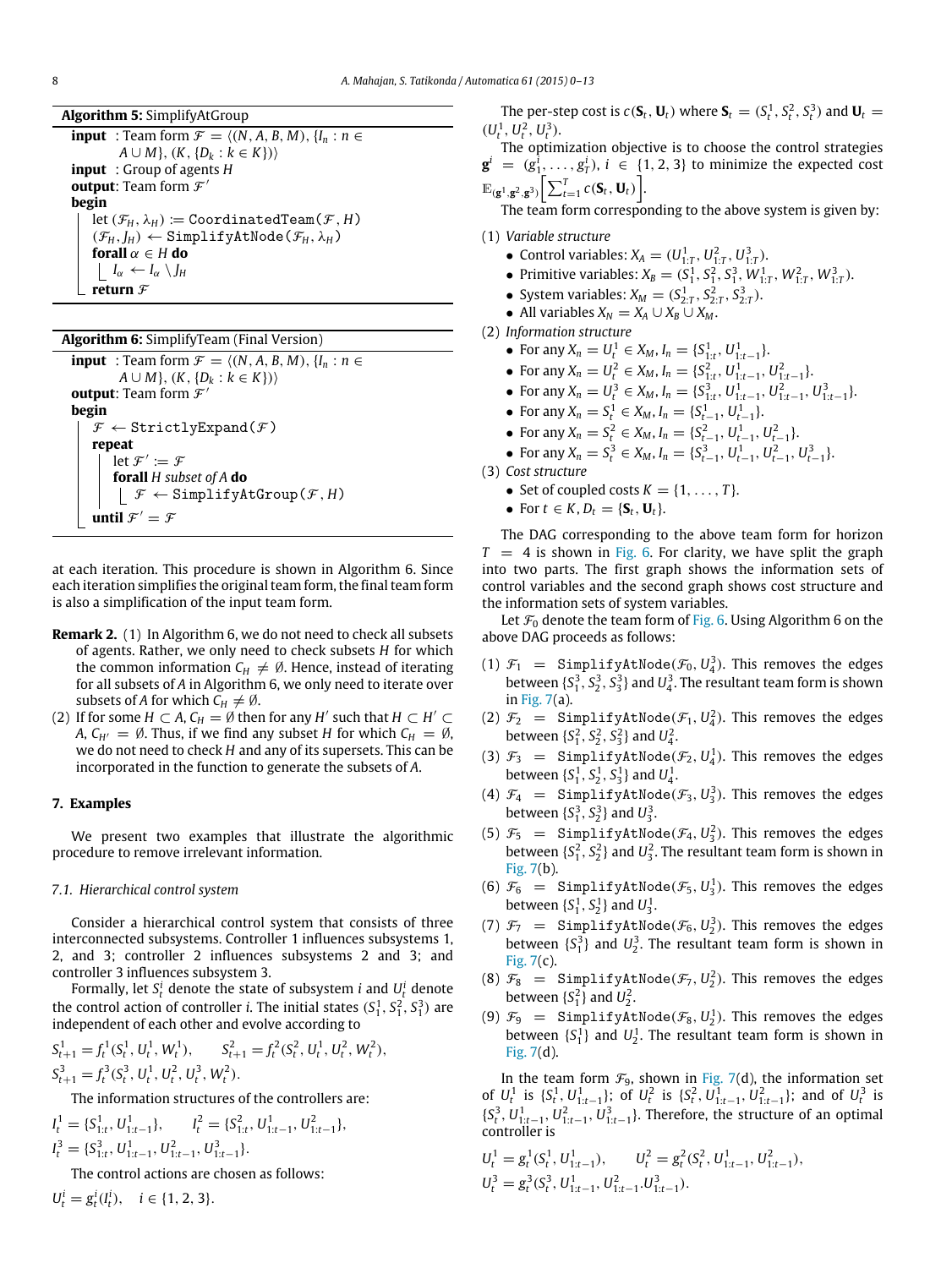<span id="page-9-1"></span>

Fig. 6. A directed acyclic graph corresponding to the team form of a hierarchical control system. For clarity, we have split the edges into two graphs. The first graph shows the information sets of the control variables while the second graph shows the cost structure and the information sets of the system variables.

#### *7.2. One-step delayed state sharing*

Consider two coupled subsystems with one step delayed state sharing information structure [\(Aicardi, Davoli, & Minciardi, 1987\)](#page-12-16). The state  $S_t^i$  of subsystem *i*,  $i=1,2$ , evolves according to

$$
S_{t+1}^i = f_t^i(\mathbf{S}_t, \mathbf{U}_t, W_t^i)
$$

where  $\mathbf{S}_t = (S_t^1, S_t^2), \mathbf{U}_t = (U_t^1, U_t^2), U_t^i$  denotes the control action of controller *i* and  $W_t^i$  is the process noise. The processes  $\{W_t^1\}_{t=1}^T$ <br>and  $\{W_t^2\}_{t=1}^T$  are i.i.d. and independent of each other and of  $(S_1^1, S_1^2)$ .

Each controller observes the state of its subsystem and the onestep delayed state of the other subsystem; it chooses a control action according to

$$
U_t^i = g_t^i(S_t^i, \mathbf{S}_{1:t-1}).
$$

The optimization problem is to choose the control strategies  $\mathbf{g}^1 =$  $(g_1^1, \ldots, g_T^1)$  and  $\mathbf{g}^2 = (g_1^2, \ldots, g_T^2)$  to minimize the expected cost

$$
\mathbb{E}_{(\mathbf{g}^1, \mathbf{g}^2)} \bigg[ \sum_{t=1}^T c(\mathbf{S}_t, \mathbf{U}_t) \bigg].
$$

The team form corresponding to the above system is given by:

(1) *Variable structure*

- Control variables:  $X_A = (U_{1:T}^1, U_{1:T}^2)$ .
- Primitive variables:  $X_B = (S_1^1, S_1^2, W_{1:T}^1, W_{1:T}^2)$ .
- System variables:  $X_M = (S^1_{2:T}, S^2_{2:T})$ .
- All variables  $X_N = X_A \cup X_B \cup X_M$ .

(2) *Information structure*

- For any  $X_n = U_t^i \in X_A$ ,  $I_n = \{S_t^i, S_{1:t-1}\}.$
- For any  $X_n = S_t^i \in X_M$ ,  $I_n = \{S_{t-1}, \mathbf{U}_{t-1}\}.$
- (3) *Cost structure*
	- Set of coupled costs  $K = \{1, \ldots, T\}.$
	- For  $t \in K$ ,  $D_t = \{S_t, U_t\}$ .

The DAG corresponding to the above team form for horizon  $T = 4$  is shown in [Fig. 8.](#page-10-1) For clarity, we have split the graph into two parts. The first graph shows the information sets of control variables and the second graph shows cost structure and the information sets of system variables.

Let  $\mathcal{F}_0$  denote the team form of [Fig. 8.](#page-10-1) Using Algorithm 6 on the above DAG proceeds as follows:

- (1)  $\mathcal{F}_1 = \text{StrictlyExpand}(\mathcal{F}_0)$ . The strict expansion of  $\mathcal{F}_0$  gives a team form  $\mathcal{F}_1$  shown in [Fig. 9\(](#page-11-1)a).
- (2)  $\mathcal{F}_2$  = SimplifyAtGroup( $\mathcal{F}_1$ ,  $H_1$ ) where  $H_1 = \{U_4^1, U_4^2\}$ . In the corresponding coordinated team form  $\mathcal{F}_{H_1}$ , which is shown in [Fig. 9\(](#page-11-1)b), the set  $\{S_3^1, S_3^2, U_3^1, U_3^2, \lambda_{H_1}\}\)$  D-separates  $J_{H_1}$  =  ${S}_{1:2}^1, {S}_{1:2}^2, {U}_{1:2}^1, {U}_{1:2}^2\}$  from  $K_{H_1} = {c_4}$ . Removing the edges from  $J_{H_1}$  to  $\lambda_{H_1}$  in  $\mathcal{F}_{H_1}$  gives the team form shown in [Fig. 9\(](#page-11-1)c); removing them in  $\mathcal{F}_1$  gives the team form  $\mathcal{F}_2$  shown in [Fig. 9\(](#page-11-1)d).
- (3)  $\mathcal{F}_3$  = SimplifyAtGroup( $\mathcal{F}_2$ ,  $H_2$ ) where  $H_2$  = { $U_3^1, U_3^2$ }. In the corresponding coordinated team form  $\mathcal{F}_{H_3}$ , which is shown in [Fig. 9\(](#page-11-1)e), the set  $\{S_2^1, S_2^2, U_2^1, U_2^2, \lambda_{H_2}\}\)$  D-separates  $J_{H_2} = \{S_1^1, S_1^2, U_1^1, U_1^2\}$  from  $K_{H_3} = \{c_3, c_4\}$ . Removing the edges from  $J_{H_2}$  to  $\lambda_{H_2}$  in  $\mathcal{F}_{H_2}$  gives the team form shown in [Fig. 9\(](#page-11-1)f); removing them in  $\mathcal{F}_2$  gives the team form  $\mathcal{F}_3$  shown in [Fig. 8\(](#page-10-1)c).

In the team form  $\mathcal{F}_3$ , shown in [Fig. 8\(](#page-10-1)c), the information set of  $U_t^i$ is  $\{S_t^i, S_{t-1}, U_{t-1}\}$ . Therefore, the structure of an optimal controller is

$$
U_t^i = g_t^i(S_t^i, \mathbf{S}_{t-1}, \mathbf{U}_{t-1})
$$

which is equivalent to the structural result derived in [Aicardi et al.](#page-12-16) [\(1987\)](#page-12-16).

#### <span id="page-9-0"></span>**8. Conclusion**

In this paper, we present an algorithmic framework to identify irrelevant data in sequential teams. Our results depend only on the information structure and the cost coupling but do not depend on the specifics of the state spaces, probability measure, dynamics, and the cost function.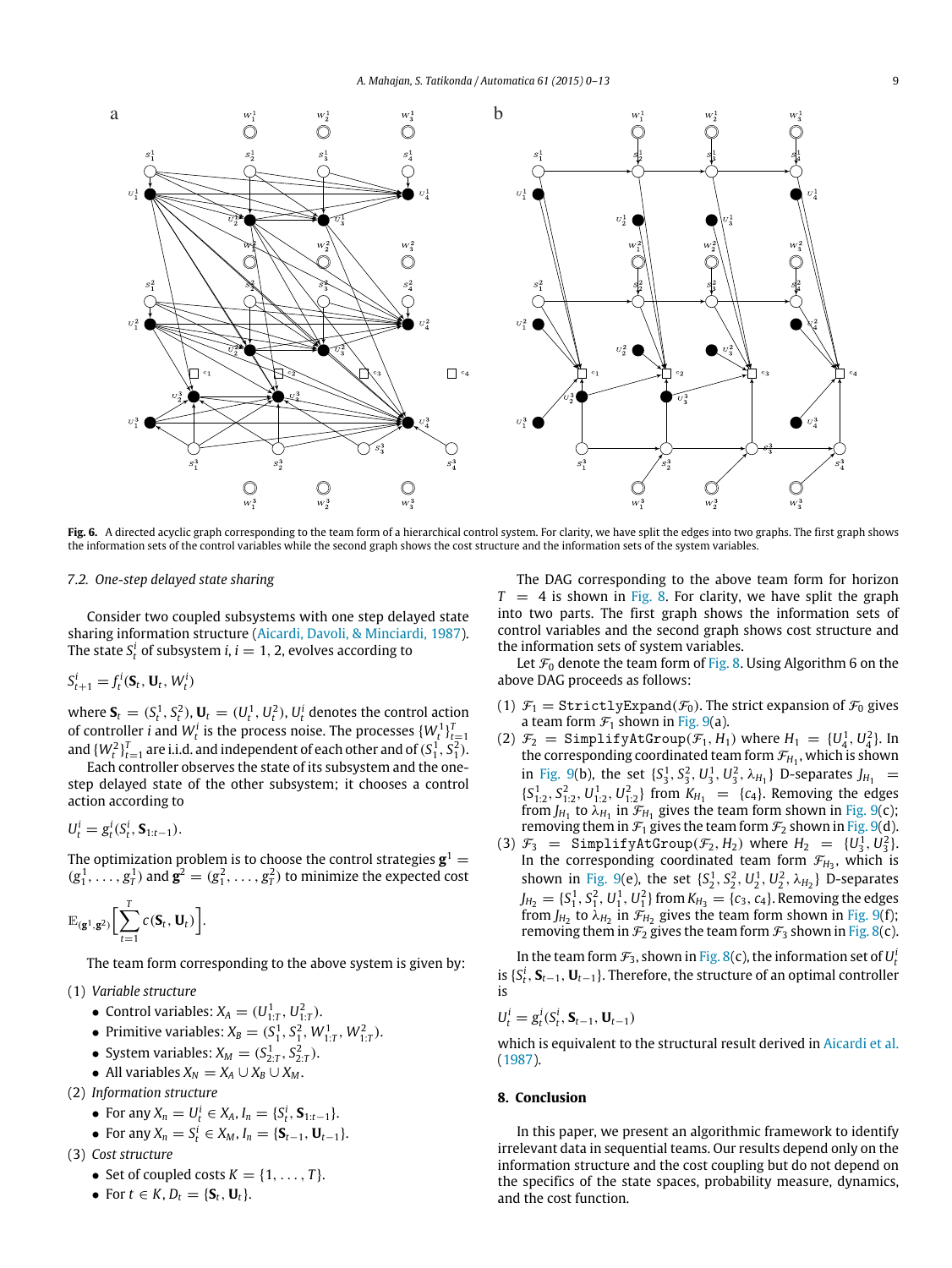<span id="page-10-0"></span>

Fig. 7. Intermediate team forms obtained in the simplification of the team form of [Fig. 6.](#page-9-1)

<span id="page-10-1"></span>

**Fig. 8.** A directed acyclic graph corresponding to the team form of decentralized control system with one-step delayed state sharing. For clarity, we have split the edges into two graphs: (a) the information sets of the control variables; (b) the cost structure and the information sets of the system variables. (c) shows the simplified team form obtained by using Algorithm 6.

The key idea behind the proposed algorithms is the following. A subset of data available to an agent is irrelevant only if appropriate conditional independence conditions hold. To algorithmically identify such irrelevant data, we model a sequential team using a graphical model. Then, checking for conditional independence is equivalent to checking D-separation in the corresponding graphical model, which may be verified using standard graphical modeling algorithms.

Once irrelevant data is identified, it may be removed without any loss of optimality. Removing data available to an agent is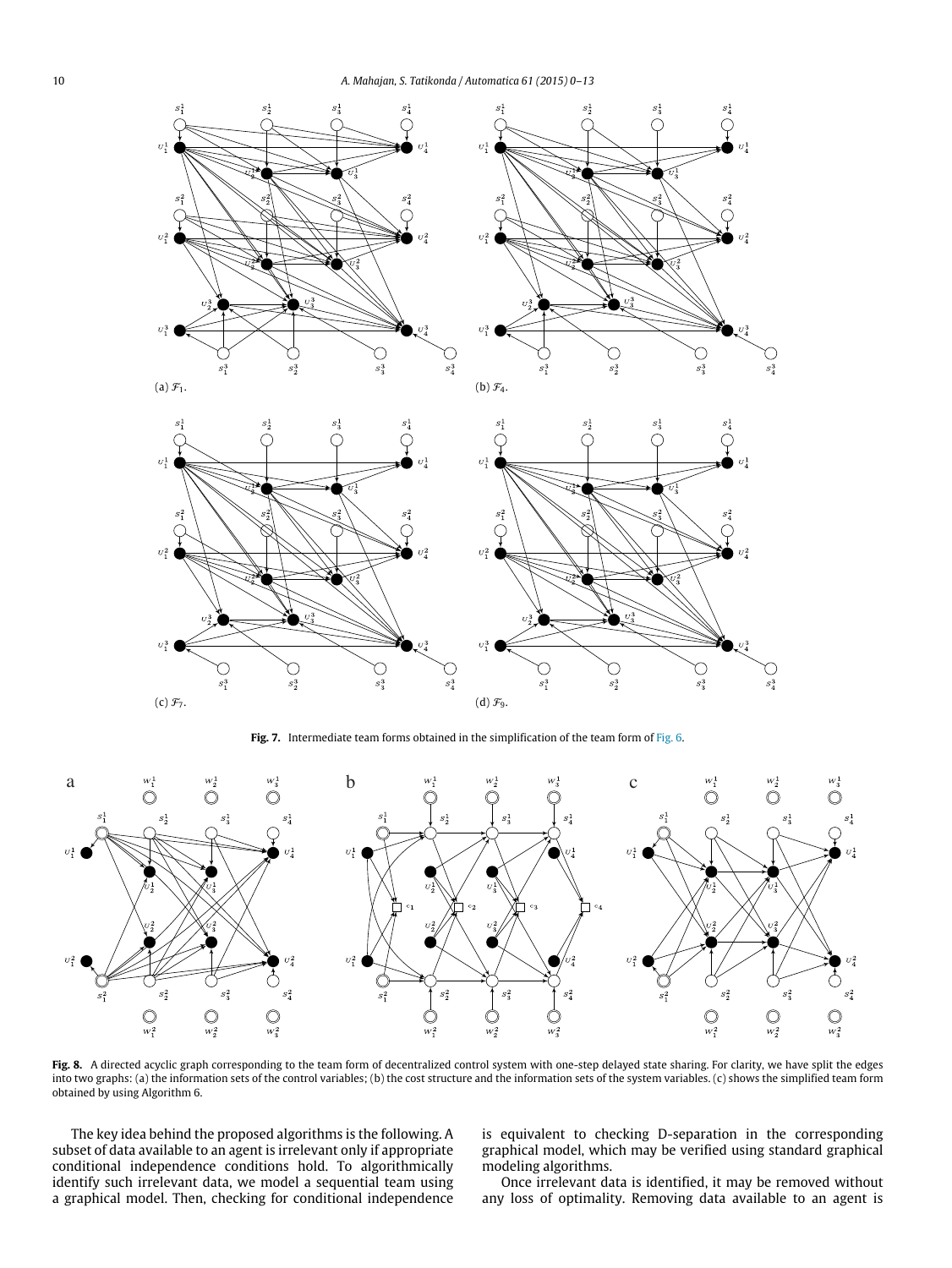<span id="page-11-1"></span>

Fig. 9. Intermediate team forms obtained in the simplification of the team form of [Fig. 8.](#page-10-1)

equivalent to removing corresponding edges from the graphical model. We propose algorithms that sequentially remove edges from agents and groups of agents until no further edges can be removed.

The complexity of the proposed algorithm is proportional to the number of groups of agents that have non-empty common information. Thus, the algorithms run faster on systems where less data is shared between the agents i.e., the degree of decentralization is large. However, in the worst case, the complexity is exponential in the number of agents.

When we model a specific decentralized control system as a sequential team, as in [Example 1](#page-0-3) and Section [7,](#page-8-0) the number of agents increases linearly with time horizon. However, for the purpose of identifying irrelevant information, a short horizon (typically  $T = 4$ ) or 5) is sufficient. This is because, effectively, we can use the steps of the algorithm to construct a backward induction based proof. For example, in the simplification presented in [Fig. 9,](#page-11-1) the simplification at  $T = 4$  may be thought of as the basis of induction, and the simplification at  $T = 3$  and  $T = 2$  may be thought of as induction steps. The horizon of the problem needs to large enough so that the ''induction-step'' is included in the simplification.

The algorithm described in this paper only identifies structural results that remove irrelevant information at the agents. Extending these algorithms to identify sufficient statistic of data available at the agents is an important future direction.

### **Acknowledgments**

The authors are grateful to A. Anastasopoulos, A. Nayyar, M. Raginsky, D. Teneketzis, and S. Yüksel for discussions and comments. The authors thank the anonymous reviewers for valuable comments and suggestions to improve the presentation of the paper.

# <span id="page-11-0"></span>**Appendix A. Proof of [Proposition 2](#page-5-3)**

Let  $\mathcal{F}' =$  Strictly Expand( $\mathcal{F}$ ). Denote the series of team forms created by Algorithm 1 in going from  $\mathcal F$  to  $\mathcal F'$  by

$$
\mathcal{F}_{\ell} = \{ (N, A, B, M), \{ I_n^{\ell}, n \in A \cup M \}, (K, \{ D_k, k \in K \}) \},\
$$

for  $\ell = 0, \ldots, L$ , where  $\mathcal{F}_0 = \mathcal{F}$ ,  $\mathcal{F}_L = \mathcal{F}'$  and  $\mathcal{F}_{\ell+1}$  is obtained by expanding  $\mathcal{F}_{\ell}$  around  $(\alpha_{\ell}, n_{\ell})$ , that is, for  $\ell = 0, \ldots, L, n \in A \cup M$ ,

$$
I_n^{\ell+1} = \begin{cases} I^{\ell_n}, & n \neq \alpha_\ell, \\ I_{\alpha_\ell} \cup \{X_{n_\ell}\}, & n = \alpha_\ell. \end{cases}
$$

To show that  $\mathcal{F}'$  is equivalent to  $\mathcal F$  it suffices to prove that  $\mathcal F_{\ell+1}$ is equivalent to  $\mathcal{F}_{\ell}$ ,  $\ell = 0, \ldots, L - 1$ . Since  $\mathcal{F}_{\ell}$  and  $\mathcal{F}_{\ell+1}$  have the same variable and cost structure, they are equivalent if for any choice of team type  $\mathcal{T}$ ,  $(\mathcal{F}_{\ell}, \mathcal{T})$  and  $(\mathcal{F}_{\ell+1}, \mathcal{T})$  have the same value.

By construction,  $\mathcal{F}_{\ell}$  and  $\mathcal{F}_{\ell+1}$  have the same variable and cost structure and the same information sets for system dynamics. Thus, to prove equivalence between  $\mathcal{F}_{\ell}$  and  $\mathcal{F}_{\ell+1}$  all we need to show is that for any choice of team type  $\mathcal T$ , the teams  $(\mathcal F_\ell, \mathcal T)$  and  $(\mathcal{F}_{\ell+1}, \mathcal{T})$  have the value.

Consider a policy  $\mathbf{g}' = \{g'_\alpha : \alpha \in A\}$  of  $(\mathcal{F}_{\ell+1}, \mathcal{T})$ . Since *I*<sup>n<sub>ℓ</sub>  $\subset I_{\alpha_{\ell}}$ , *X*<sub>*n*ℓ</sub> may be written as  $\psi(I_{\alpha_{\ell}}; \mathbf{g}')$  for some function  $\psi$ .</sup> Now, consider a policy  $\mathbf{g} = \{g_{\alpha} : \alpha \in A\}$  of  $(\mathcal{F}_{\ell}, \mathcal{T})$  such that

<span id="page-11-2"></span>
$$
g_{\alpha}(I_{\alpha}) = \begin{cases} g'_{\alpha}(I_{\alpha}), & \alpha \neq \alpha_{\ell} \\ g'_{\alpha_{\ell}}(I_{\alpha_{\ell}}, \psi(I_{\alpha_{\ell}}; \mathbf{g}')), & \alpha = \alpha_{\ell}. \end{cases}
$$
(A.1)

By construction, for any realization of the primitive random variables  $\{X_\beta : \beta \in B\}$ , using the policy **g** given by  $(A,1)$  in  $(\mathcal{F}_\ell, \mathcal{T})$ leads to the same realization of system and control variables (*X<sup>n</sup>* :  $n \in A \cup M$ ) as those by using policy  $\mathbf{g}'$  in  $(\mathcal{F}_{\ell+1}, \mathcal{T})$ . Therefore, the value of  $(\mathcal{F}_{\ell}, \mathcal{T})$  is at least as small as the value of  $(\mathcal{F}_{\ell+1}, \mathcal{T})$ . But by construction, any policy of  $(\mathcal{F}_{\ell}, \mathcal{T})$  is also a policy of  $(\mathcal{F}_{\ell+1}, \mathcal{T})$ . Hence, the value of  $(\mathcal{F}_{\ell+1}, \mathcal{T})$  is at least as small as the value of  $(\mathcal{F}_{\ell}, \mathcal{T})$ . Hence,  $(\mathcal{F}_{\ell}, \mathcal{T})$  and  $(\mathcal{F}_{\ell+1}, \mathcal{T})$  have the same value. Therefore,  $\mathcal{F}_{\ell}$  and  $\mathcal{F}_{\ell+1}$  are equivalent, and so are  $\mathcal{F}_{0} = \mathcal{F}$  and  $\mathcal{F}_L = \mathcal{F}'$ .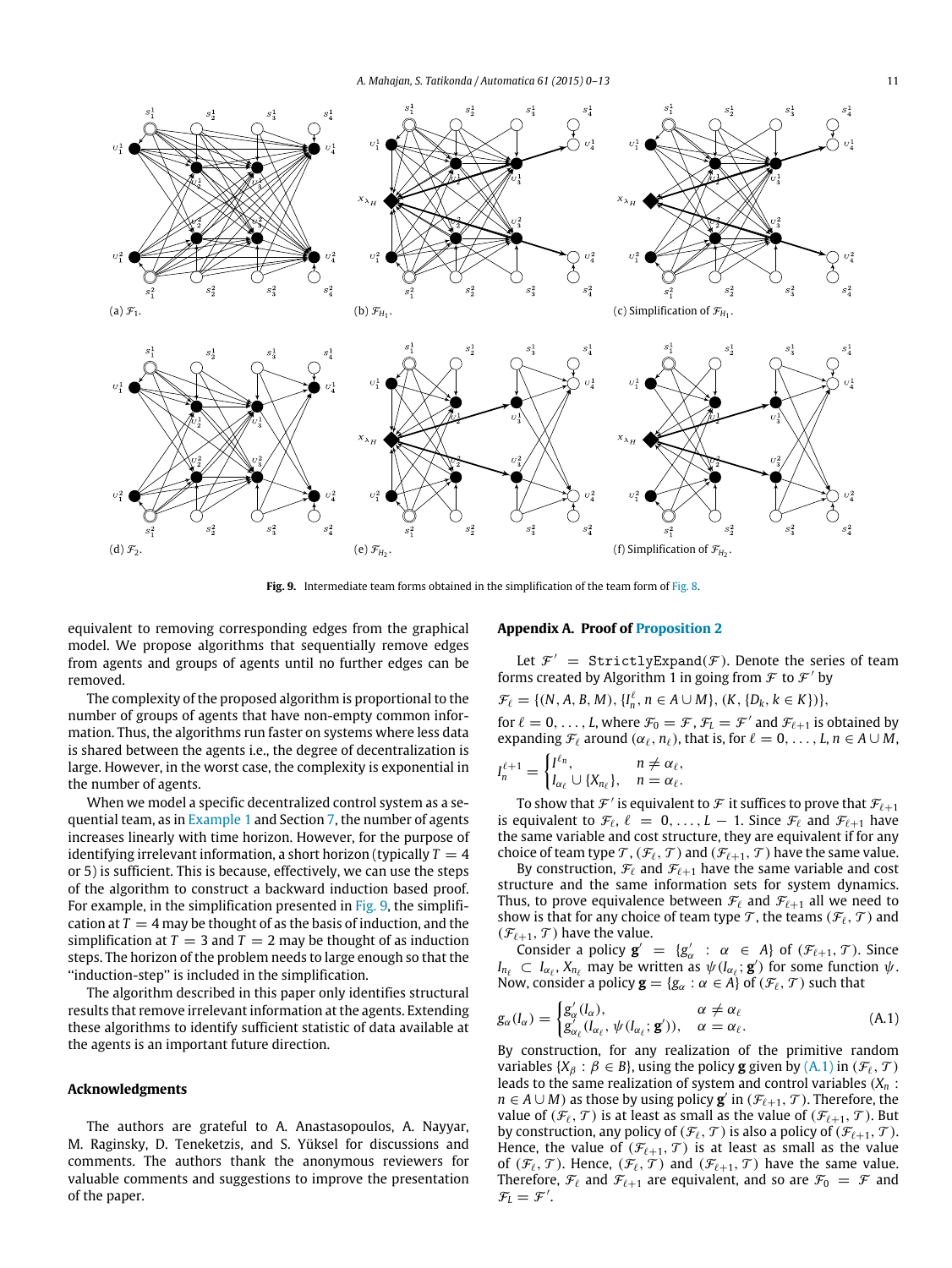**Algorithm 7:** GraphIrrelevant (the Bayes Ball Algorithm)

**input** : Team form  $\mathcal{F} = \langle (N, A, B, M), \{I_n : n \in \mathcal{F} \rangle\}$  $A \cup M$ ,  $(K, \{D_k : k \in K\})$ **input** : Observed data *O* **input** : Target Set *T* **output**: Irrelevant data *O* ′ **begin** let  $(V, S, R_*, R^*, P_*, P^*) = (\emptyset, T, T, \emptyset, N, N)$ **while**  $S \neq \emptyset$  **do** Pick  $s \in S$  $(V, S)$  ←  $(V \cup \{s\}, S \setminus \{s\})$ **if** *s* ∈ *R*<sup>∗</sup> **then if** *s* ∈ *O* **then** | // Do nothing. The ball is blocked **else** // Pass the ball through **if**  $s$  ∈  $P$ <sup>\*</sup> **then** *P*<sup>\*</sup> ← *P*<sup>\*</sup>  $\setminus$  {*s*}  $S \leftarrow S \cup N_G^-(s)$ **if**  $s \in B \cap P_*$  **then**  $P_* \leftarrow P_* \setminus \{s\}$  $S \leftarrow S \cup N_G^+(s)$ **if**  $s \in R^*$  **then if**  $s \in O$  **then** // Bounce back the ball **if**  $s$  ∈  $P$ <sup>\*</sup> **then** *P*<sup>\*</sup> ← *P*<sup>\*</sup>  $\setminus$  {*s*}  $S \leftarrow S \cup N_G^-(s)$ **else** // Pass the ball through **if** *s* ∈ *P*<sup>∗</sup> **then** *P*<sup>∗</sup> ← *P*<sup>∗</sup>  $\setminus$  {*s*}  $S \leftarrow S \cup N_G^+(s)$ **return**  $O \setminus V$ 

# <span id="page-12-12"></span>**Appendix B. Bayes ball algorithm for identifying graph irrelevant nodes**

The Bayes ball algorithm [\(Shachter, 1998\)](#page-13-12) checks for Dseparation in a graphical model and identifies graphically irrelevant nodes. For the sake of completeness, we present here the algorithm refined to the graphical model corresponding to the team form.

Given a team form  $\mathcal F$ , a target set  $T$  and an observation set  $O$ , we want to identify a subset  $O^{'} \subset O$  such that  $O \setminus O'$  D-separates *O* ′ from *T* . (In Algorithm 2, *T* corresponds to dependent costs *K*α and *O* corresponds to information set  $I_{\alpha}$ .) Broadly speaking, the Bayes ball algorithm works by sending bouncing balls from each node in *T* into the network until they are absorbed in *I*. The ball passes through (from any parent to all children; from any child to all parents) the unobserved system dynamic and control nodes (i.e., nodes in *A*∪*M* \*O*). The ball bounces back (from any child to all children) from the unobserved primitive variable nodes (i.e., nodes in  $B \setminus O$ ). For the observed nodes (i.e., nodes in *O*), the ball bounces back if it comes from the parents (to all parents) but is blocked if it comes from the children. Once all balls have been blocked, the set *O* ′ is the subset of *O* that has not been hit by a ball.

The precise algorithm is shown in Algorithm 7. We need to keep track of visited nodes to avoid repetitions. In the algorithm, *V* denotes the set of visited nodes, *S* the set of nodes that have received a ball but not passed or blocked it, *R*∗ the set of nodes that have received a ball from their children,  $R^*$  the set of nodes that have received a ball from their parents, *P*∗ the set of nodes that have *not* passed a ball to their children, and *P*<sup>∗</sup> the set of nodes that have *not* passed a ball to their parents. Note that  $P_*$  and  $P^*$  can overlap.

# <span id="page-12-15"></span>**Appendix C. Proof of [Proposition 3](#page-7-0)**

Consider any policy  $\mathbf{g} = (g_{\alpha} : \alpha \in A)$  of  $(\mathcal{F}, \mathcal{T})$ . Construct a policy  $\mathbf{g}_H = (\mathbf{g}_{\alpha}^* : \alpha \in A^*)$  of  $(\mathcal{F}_H, \mathcal{T}_H)$  as follows: for all  $\alpha_{\circ} \in A^*$ ,

$$
g_{\alpha_{\circ}}^{*} = \begin{cases} g_{\alpha_{\circ}} & \alpha_{\circ} \in A \setminus H, \\ (\psi_{H}^{\alpha} : \alpha \in H), & \alpha_{\circ} = \lambda_{H} \end{cases}
$$

where  $\forall \alpha \in H$ ,

$$
\psi_H^{\alpha}: (\mathbb{X}_{C_H}, \mathscr{F}_{C_H}) \to ((\mathbb{X}_{L_{H,\alpha}}, \mathscr{F}_{L_{H,\alpha}}) \to (\mathbb{X}_{\alpha}, \mathscr{F}_{\alpha}))
$$

is given by  $\psi_H^{\alpha}(\cdot) = g_{\alpha}(\cdot, X_{C_H})$ , where  $g_{\alpha}(\cdot, X_{C_H})$  is a partial evaluation of  $g_\alpha$ . By construction,  $g_H$  induces the same joint distribution on  $\{X_n : n \in \mathbb{N}^* \setminus \{\lambda_h\}\}\$ in  $(\mathcal{F}_H, \mathcal{T}_H)$  as **g** induces on  $\{X_n : n \in \mathbb{N}\}\$ in  $(\mathcal{F}, \mathcal{T})$ . This same joint distribution and the identical cost structure of  $\mathcal F$  and  $\mathcal F_H$  imply that **g** and  $\mathbf g_H$  yield the same expected cost.

Analogously, consider any policy  $\mathbf{g}_H = (\mathbf{g}_{\alpha}^* : \alpha \in A^*)$  of  $(\mathcal{F}_H, \mathcal{T}_H)$ . Construct a policy  $\mathbf{g} = (g_\alpha : \alpha \in A)$  of  $(\mathcal{F}, \mathcal{T})$  as follows: for all  $\alpha_{\circ} \in A$ ,

$$
g_{\alpha_{\circ}} = \begin{cases} g_{\alpha_{\circ}}^{*} & \alpha_{\circ} \in A \setminus H, \\ g_{\lambda_{H}}^{\alpha_{\circ}}(X_{C_{H}})(X_{L_{H,\alpha}}), & \alpha \in H \end{cases}
$$

where  $g_{\lambda_H}^{\alpha}$  is the  $\alpha$ -component of  $g_{\lambda_H}$ . Again, by construction, **g** induces the same joint distribution on  $\{X_n : n \in N\}$  in  $(\mathcal{F}, \mathcal{T})$ as  $\mathbf{g}_H$  induces on  $\{X_n : n \in \mathbb{N}^* \setminus \{\lambda_h\}\}\$ in  $(\mathcal{F}_H, \mathcal{T}_H)$ . This same joint distribution and the identical cost structure of  $\mathcal F$  and  $\mathcal F_H$  imply that **g***<sup>H</sup>* and **g** yield the same expected cost.

#### **References**

- <span id="page-12-16"></span>Aicardi, M., Davoli, F., & Minciardi, R. (1987). Decentralized optimal control of Ma[rkov chains with a common past information set.](http://refhub.elsevier.com/S0005-1098(15)00321-0/sbref1) *IEEE Transactions on Automatic Control*, *32*(11), 1028–1031.
- <span id="page-12-14"></span>Aumann, R. J. [\(1976\). Agreeing to disagree.](http://refhub.elsevier.com/S0005-1098(15)00321-0/sbref2) *Annals of Statistics*, *4*, 1236–1239.
- <span id="page-12-3"></span>Blackwell, D. [\(1964\). Memoryless strategies in finite-stage dynamic programming.](http://refhub.elsevier.com/S0005-1098(15)00321-0/sbref3) *Annals of Mathematical Statistics*, *35*(2), 863–865.
- <span id="page-12-7"></span>Gattami, A. (2007). *[Generalized linear quadratic control](http://refhub.elsevier.com/S0005-1098(15)00321-0/sbref4)*. (Ph.D. dissertation), Lund University.
- <span id="page-12-11"></span>Geiger, D., Verma, T., & Pearl, J. [\(1990\). Identifying independence in Bayesian](http://refhub.elsevier.com/S0005-1098(15)00321-0/sbref5) networks. *Networks*, *20*(5), 507–534.
- <span id="page-12-10"></span>Goldman, C. V., & Zilberstein, S. [\(2004\). Decentralized control of cooperative](http://refhub.elsevier.com/S0005-1098(15)00321-0/sbref6) systems. *Journal of Artificial Intelligence Research*, 143–174.
- <span id="page-12-9"></span>Grimmett, G. R., & Stirzaker, D. R. (2001). *[Probability and random processes](http://refhub.elsevier.com/S0005-1098(15)00321-0/sbref7)*. USA: Oxford University Press.
- <span id="page-12-5"></span>Ho, Y.-C. [\(1980\). Team decision theory and information structures.](http://refhub.elsevier.com/S0005-1098(15)00321-0/sbref8) *Proceedings of the IEEE*, *68*(6), 644–654.
- <span id="page-12-8"></span>Ho, Y.-C., & Chu, K.-C. [\(1972\). Team decision theory and information structures in](http://refhub.elsevier.com/S0005-1098(15)00321-0/sbref9) optimal control problems—part I. *IEEE Transactions on Automatic Control*, *17*(1),  $15-2$
- <span id="page-12-6"></span>Mahajan, A., Martins, N., Rotkowitz, M., & Yüksel, S. (2012). Information structures in optimal decentralized control. In: *Proc. 51st IEEE conf. decision and control. Maui, Hawaii, December* (pp. 1291–1306).
- <span id="page-12-1"></span>Mahajan, A., & Tatikonda, S. (2009a). A graphical modeling approach to simplifying sequential teams. In: *Proc. 7th int. symp. modeling and optimization in mobile. ad hoc, and wireless networks, WiOpt* (pp. 1–8).
- <span id="page-12-2"></span>Mahajan, A., & Tatikonda, S. (2009b). Sequential team form and its simplification using graphical models. In: *Proc. 47th annual allerton conf. communication, control, and computing. Monticello, IL. September* (pp. 330–339).
- <span id="page-12-4"></span>Marschak, J., & Radner, R. (1972). *[Economic theory of teams](http://refhub.elsevier.com/S0005-1098(15)00321-0/sbref13)*. New Haven: Yale University Press.
- <span id="page-12-13"></span>Nayyar, A. (2011). *[Sequential decision making in decentralized systems](http://refhub.elsevier.com/S0005-1098(15)00321-0/sbref14)*. (Ph.D. dissertation), Ann Arbor, MI: University of Michigan.
- <span id="page-12-0"></span>Nayyar, A., Mahajan, A., & Teneketzis, D. (2013). Decentralized stochastic control wit[h partial history sharing information structures: A common information](http://refhub.elsevier.com/S0005-1098(15)00321-0/sbref15) approach. *IEEE Transactions on Automatic Control*, *58*(7), 1644–1658.